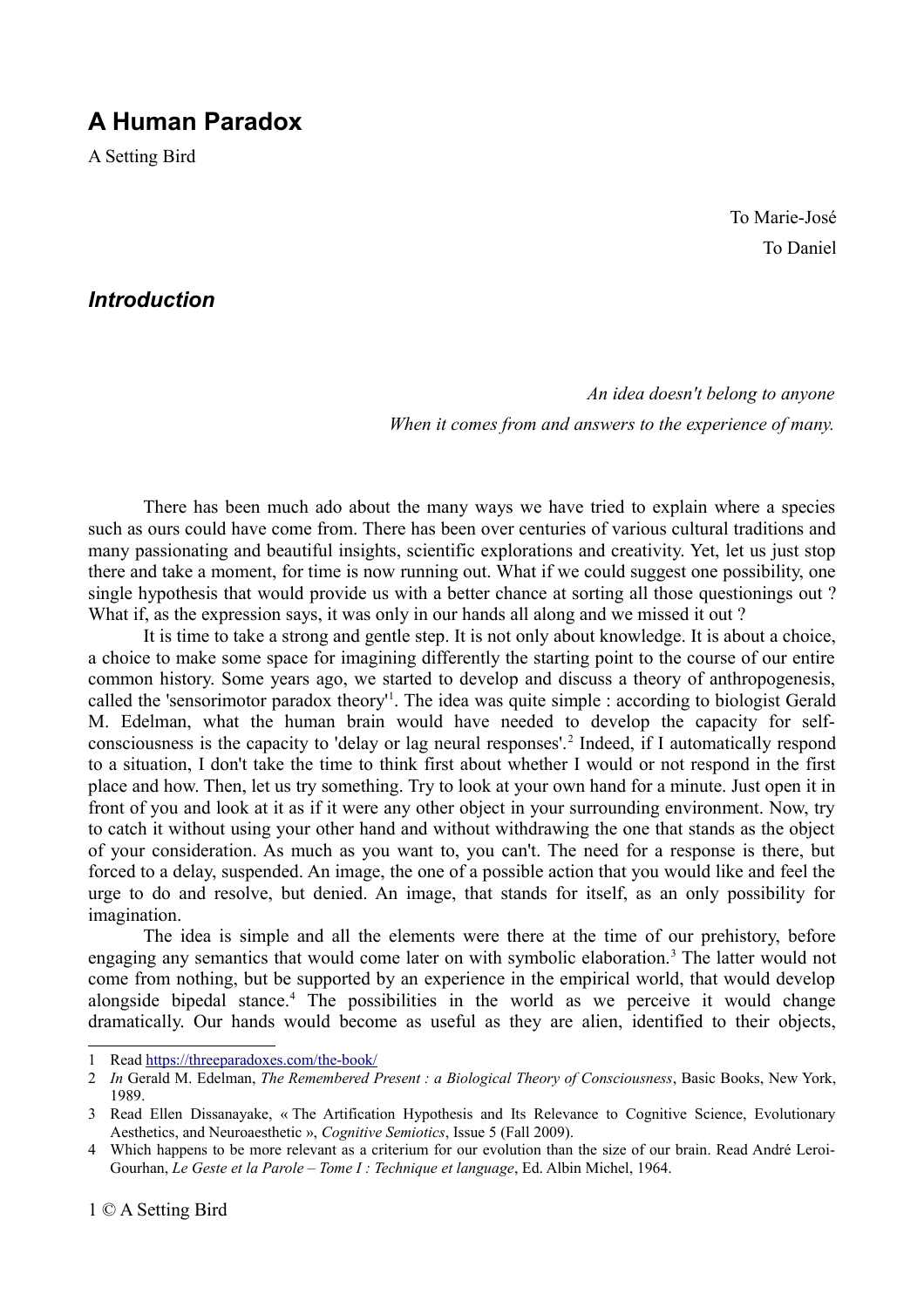transforming the way that our body has to engage in an effort to touch and enact them.<sup>[5](#page-1-0)</sup> And, when it comes to enacting an impossible possibility, we get to a paradox, that opens room for an abyss – an abyss that only imagination and projection can fill. An abyss that we could stimulate and sustain just for the sake of its effect on ourselves. An abyss for stupefaction and the experience of the extraordinary.

Without even unravelling the whole chain of how we would have then developed symbolic and linguistic capacities, along with the transformation of socialisation and collective meaning, it seems important to stress that a robust founding hypothesis should be worth considering, if it means revisiting the whole paradigm that we use to rest our knowledge on. It means as well that we have an ethical responsability to decide where we would like to go with such a scientific and philosophical proposition, what we would do with it and why. Most of all, it may remodel many categories that were historically built on throughout the development of Western societies, very much entangled with cis-patriarcal<sup>[6](#page-1-1)</sup>, capitalist, colonial, imperialist and pervasive ableist views. Our work leans then as much on Chilean biologist Francisco Varela's work on proscriptive and permissive systems, as on intersectional social and political analysis concerning gender, race, class, sexuality or ability issues. For they are interpenetrated into the way that we make society and come to develop individually into seeing and participating of a shared world of meaning.

We will try to expose here the essential of what we need to know in order to evolve another gaze on things as they came to be where we are now. More importantly, we will try our best to make it accessible for the most, indulging the urge to overcome the exclusion of disabled and marginalised groups of people from the conversation. We will try to be thematic and as clear and interactive as possible. For this is collectively that the journey must resume.

<span id="page-1-0"></span><sup>5</sup> On our strange relation to our hands, read Darian Leader, *Hands*, Hamish Hamilton, 2016.

<span id="page-1-1"></span><sup>6</sup> The 'cis' prefix stands for 'cisgender', as opposed to 'transgender'. A cisgender person broadly identifies without discomfort with the gender assigned to their body at birth. It is a matter of fact that the gender binary canvas as a mean for rigid identification was very much imposed throughout the extension of Western and capitalist societies during the colonial and industrial era. The 'rectification' and uniformisation set onto the diversity of gender expressions as to shape them according to Christian but also medical, social and political normative views impacted as much pre-colonial societies in the other continents as the European ones (read Alok Vaid-Menon's *Beyond the Gender Binary*, London – Penguin, 2020 ; Lexie's book *Une Histoire de Genre : Guide pour comprendre et défendre les transidentités*, Paris – Marabout, 2021 ; or the collective work directed by Michaëla Danjé, *AfroTrans*, Paris – Cases Rebelles, 2021).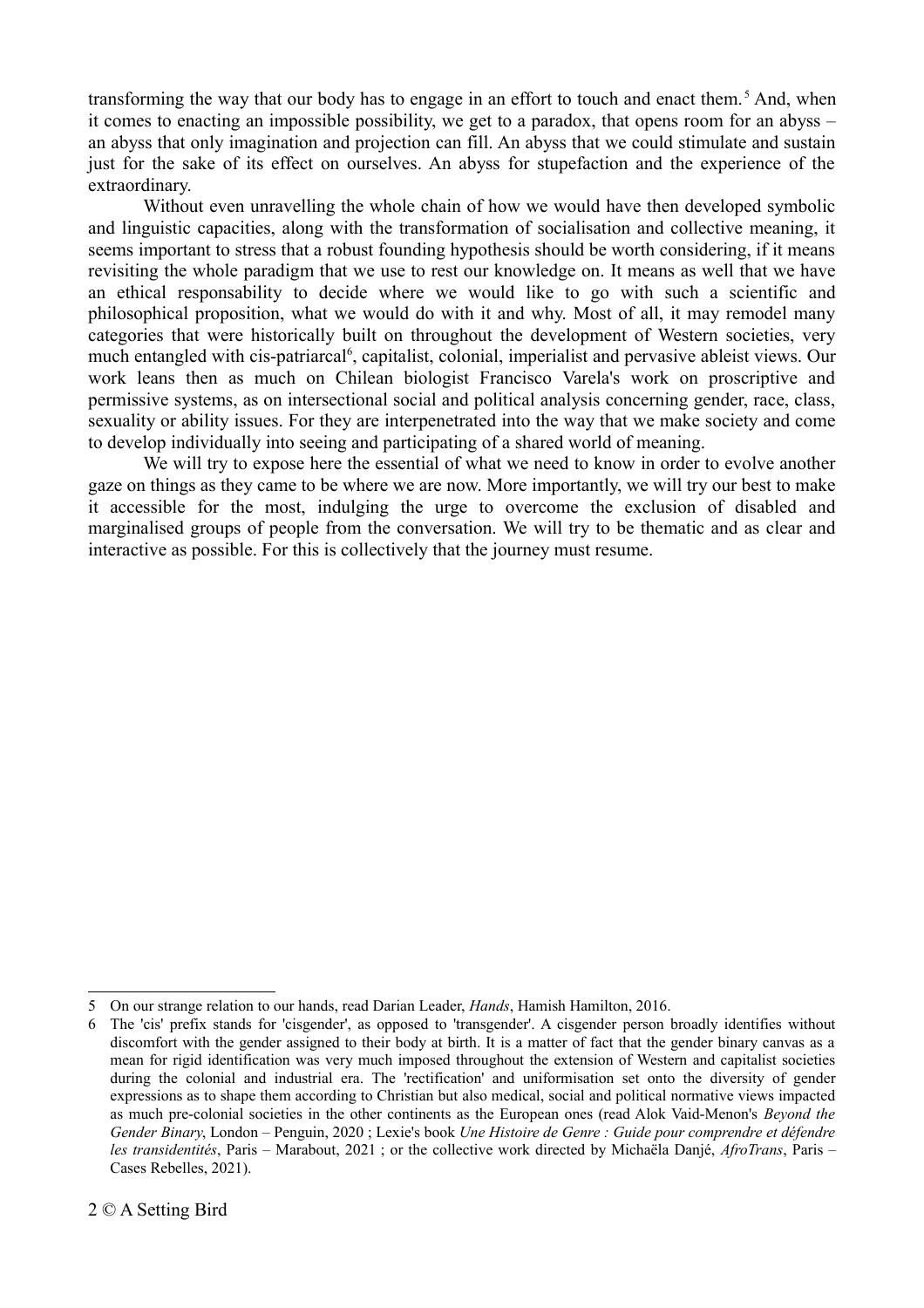### *I – 'The natural order of things'*

There are two ways of interpreting the evolution of anything, whether an individual or collective trajectory like the evolution of the various species on Earth. You can say that it happened this way but it was one possibility among many others, or that it *had* to happen that way. Biologist Francisco Varela argued that the second option was the one supported by neo-darwinist thinkers (like the computationist current in cognitive science), that he called a *prescriptive* vision of evolution.<sup>[7](#page-2-0)</sup> We know this interpretation of Charles Darwin's theoretical work well by the expression : *The survival of the fittest.* In other words, it should mean that through a period of time, only the individuals of species that would adapt in an *optimal* way to certain environmental conditions would be the ones that eventually survive. This means that to this kind of doctrine, not only is it critical that nothing would impede the individuals' capacity to survive and reproduce when the conditions change, but they should also do it *in a certain way*.

The major problem of this kind of perspective is that it takes the way that species did evolve and thrive – as much as we can observe it – as the way that *had to be* given the circumstances. It also gets along with the idea that all physical traits or behaviours of such or such species necessarily are or have to be adaptative. Konrad Lorenz, one of the founding figures of ethology (though controversial for his ties with Nazi's racist ideology), warned the readers of his work about misunderstanding what he called the 'teleonomy' of evolutive trajectories.<sup>[8](#page-2-1)</sup> Observing the result of a trajectory would indeed be very different from expecting a specific result, which expectation may distort interpretation. Moreover, he pointed out many examples of some species with remaining physical traits or behaviours that did not apparently offer any adaptative or evolutive advantage, but did not seem to bother them either. The criterium of their 'utility' would depend much on whom it is useful to.

This joins with Francisco Varela's proposition that we should switch paradigm, from a prescriptive to a *proscriptive* vision of evolution. According to him, so long as nothing threatens the two criteria of their survival and reproduction (that is proscribed), there is no imperative that the individuals of a given species should adapt 'optimally' to arbitrary rules given from the outside. They would simply create their own relation to their environments of interaction as they perceive them and in a way, recreate them constantly by interacting with them as to, so to speak, live their lives. They would do so without having to mind what researchers would come to think about it maybe centuries later with their own perspectives, imperatives and goals. (We may remind by the way that in the field of epistemology, philosopher Thomas Kuhn already suggested that Science did not form itself in an abstract or blank canvas, but by the grouping of scientists, which means actual people tied to their times, societies and belief systems.<sup>[9](#page-2-2)</sup>)

One key element to the shift proposed by Varela is the concept of sensorimotricity. The sensorimotor system describes the way that each individual constantly adjust their movements to their senses. The way that those stimulations inform them of their own situation in time and space shapes their relation to their surroundings and to a world of others. If I want to move my hand or my head to catch or smell something, I should do so by guiding my body through my own perception of my hand or my head moving (that I sense and see). That means that the way that I perceive my environment is also dependent on the way that I interact with and within it, by enacting

<span id="page-2-0"></span><sup>7</sup> *In* F. Varela, E. Thompson & E. Rosch, *The Embodied Mind, Cognitive Science and Human Experience*, MIT Press, 1991.

<span id="page-2-1"></span><sup>8</sup> *In* Konrad Lorenz, *Les fondements de l'éthologie*, Paris – Flammarion, 2009 (1978).

<span id="page-2-2"></span><sup>9</sup> *In Thomas Kuhn, The Structure of Scientific Revolutions*, University of Chicago Press, 4<sup>th</sup> Edition, 2012 (1962).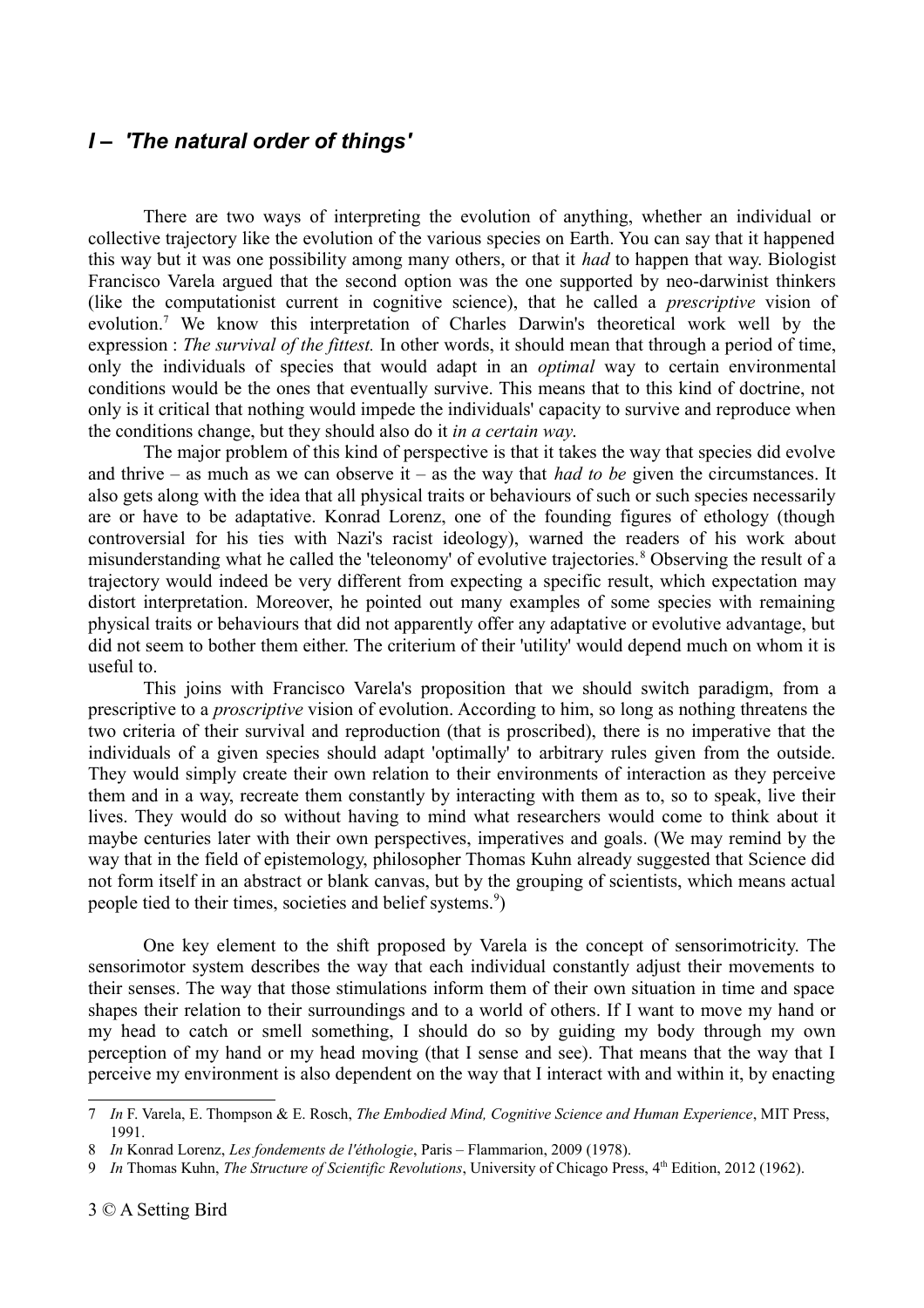the possibilities at hand and being embedded inside them. To Varela, the concept of *enaction* illustrates that adapting to one's surrounding environment is not abstract and impartial, but that the individual commits to it and actually realises something that they only could do with their own body, situated in one particular moment and space. It has to do with *agency* even before being conscious that a story could be told about it. In addition, the very perception of space and time is relative and co-dependent on the scales of our capacity to perform such or such action, what we are in the capacity to perceive and grasp, limited by the measure of our own body. We tend to forget that because urban infrastructures have been designed for certain types of bodies, with a certain size and ability to evolve inside them. We even come to an anthropomorphic interpretation of how other species interact with our shared environment as we witness them be, in the way that we tell the stories that we imagine that they live. However, a spider has a very different perception of what a leaf is to them than we have, as well as somebody in a wheel-chair has a very different perception of stairs than physically abled people have, or autistic people would feel when it comes to neurotypical forms of interaction.<sup>[10](#page-3-0)</sup>

This means that we have to be careful with the way that we describe possible processes of evolution, if we don't mind our own situated perspective. Feminist philosopher Donna Haraway developed in this sense the concept of *situated knowledge*<sup>[11](#page-3-1)</sup>, that means to deconstruct the very preconceptions that we have about knowledge, the context where it takes place and emerges, the social biases that we might be subjected to without being fully aware of or daring to think them (being part of a group that exercises an influence on our judgment). This methodological principle would apply to many fields of research and dynamic analysis, to which a proscriptive approach could benefit. What does say that Imperialist, White Supremacist, Capitalist Cis-Patriarcal and Ableist societies such as ours (to take up from Black American scholar bell hooks' terms) necessarily *had* to acquire hegemony over the way that we practice, make society today and treat our living ecosystems ? The practice of scientific research doesn't escape that question. To what aim and what kind of living together do we want reality to adapt to ? Because in the end, it is not only about knowledge, it is about a decision : deciding how we want to interact with our surrounding environments, for whom and, importantly enough, for how long. And this is a political issue, for the way that we describe our lived reality says a lot about what we omit to say about it and spend time and energy to silence. $12$ 

As any species does, we make our own reality by experiencing it with the means at hand, and now is the time to lift the vail.

Therefore, why is that distinction between the prescriptive and the proscriptive so important ? Because when you state that something must be this or that way, you should better find how to justify that assumption. Most of the time, the justification of prescriptive systems such as *'Only those who adapt* optimally *to the current conditions survive'* hides the motive of defending one's own privileged position, which they feel could be threatened, whether in a direct or indirect way. German philosopher Georg W. F. Hegel illustrated this kind of relations of power in an allegory called, at the time (mid-19<sup>th</sup> century), the 'Dialectic of the Master and the Slave' – that would later inspire Karl Marx's work. According to him, not only the 'master' comes to be dependent on the work of the 'slave' that they subjugated, but also on the pressure maintained on them so that they would not revolt and try to liberate themselves. Relations of power never stand by themselves, they have to be reinforced and maintained in time. There, a strategy is needed.

For instance, the way that we describe a world that should serve as a common-base

<span id="page-3-0"></span><sup>10</sup> 'Neurotypical' means the way that uses and norms of social interaction are standardised in a way that benefit people at ease with certain social capacities, but harm people who can't perform them without an additional effort.

<span id="page-3-1"></span><sup>11</sup> *In* Donna Haraway, « A Cyborg Manifesto: Science, Technology, and Socialist-Feminism in the Late Twentieth Century », in *Simians, Cyborgs and Women: The Reinvention of Nature*, New York – Routledge, 1991, pp.149-181.

<span id="page-3-2"></span><sup>12</sup> A salute to Abigail Thorne and her *Philosophy Tube* YouTube channel.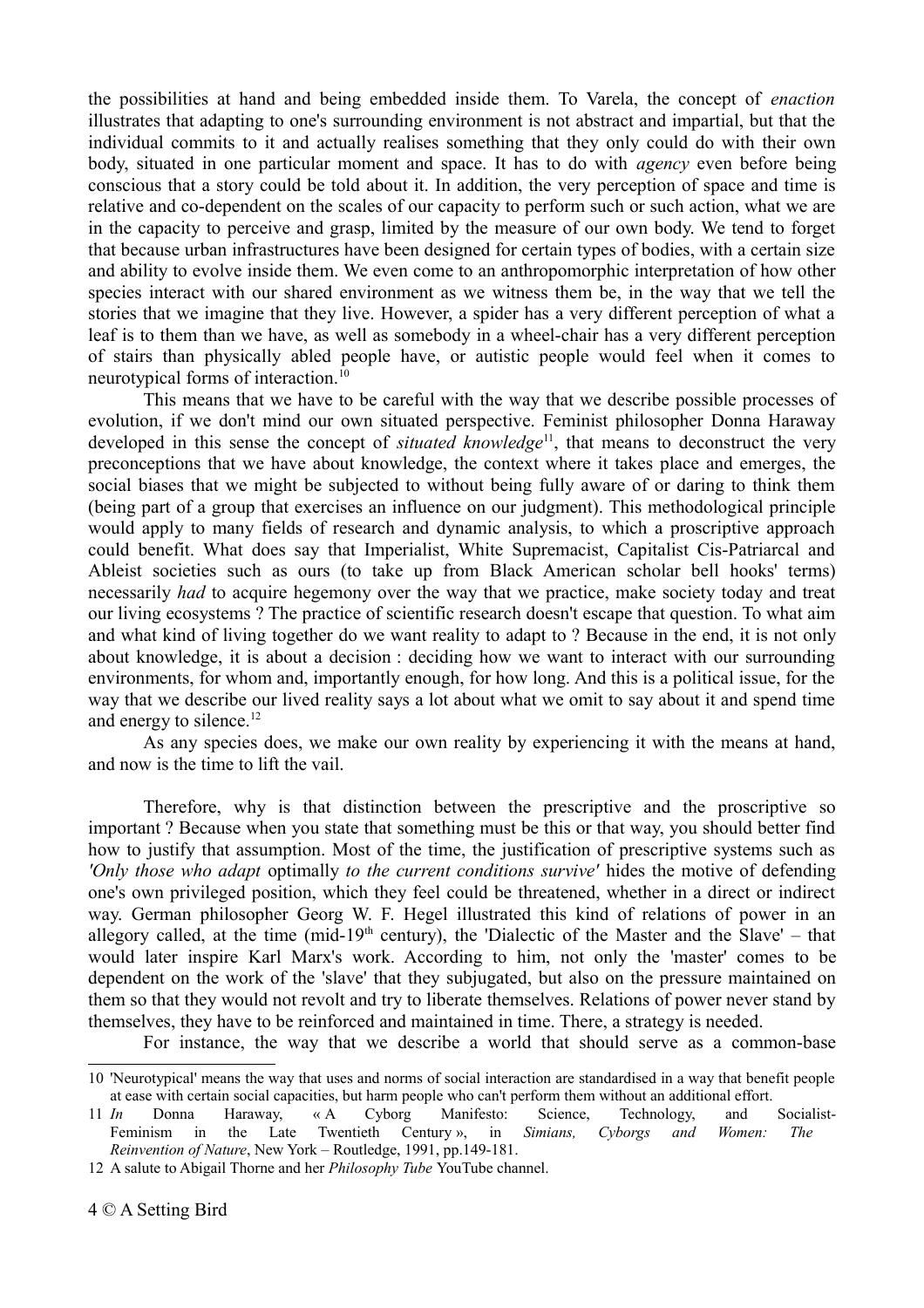understanding for all is very much dependent on who gets to produce such a description and impose it as a collective truth. It should be reminded that the vision of Darwin's theory that we exposed earlier served the elaboration of what is commonly called Social Darwinism, since English philosopher Herbert Spencer's work in the 1850's. Social Darwinism applies the idea of the 'survival of the fittest' to the organisation of capitalist societies, promoting a minimum implication of the State into the economy and social organisation. According to the supporters of the ideology, if we only let things go and did not intervene in social and economical issues, the latter would simply solve themselves out and acheive balance according to some 'natural order of things'. The 'fittest' would then 'naturally' occupy the top of social hierarchy, because this was, in a way, 'meant to be' and fit to their satisfaction. To this view, best is not hindering those who are fitted in their access to privilege. Except that the actual state of political and social organisation is not neutral and already dictates the norms according to which some should have access to the spaces where power and its distribution are given, and many others would not. To say that those with the capacities to produce wealth and acheive a higher social position should have the liberty to thrive without restriction shouldn't mean that most of the others, on the sole basis of their birth place and social identity (gender, race, class, …), should be denied any of those opportunities and would not even get to the doorstep of that competition or even to a sustainable living. In the end, what is at stake is often not less than the very material and moral means for their mere survival.

Defending such a vision of how a society should work eludes that there is already a social hierarchy built on inequalities, political injustice and discriminations. In fact, it would only tend to favour mostly those who already benefit from them (check the regularly updated Oxfam reports), if it were not for the institution of adequate social and regulatory policies (when they are not turned back against the already most precarious of the concerned populations, as it is often the case). Most of all, such a position likes to forget that the ruling of the privileged only comes from a particular history of establishing and maintaining the very structures of privilege that would back up the heroic striving of the fittest. Those mostly resulted from a history of violence, systematic oppression and debt contract. In fact, most people's position of subordination to those systems of power and oppression only holds because they are taken by the economical debt for the access to a relative peace and material services, even the vital ones – as capitalism creates value from exchanging and lending them for some virtual currency. There is always someone, an intermediary that we never see that eventually sums up the bill, as we don't directly own the means of production for those goods and services.

So we are borrowing some comfort, in exchange for an agreement to certain practices that we don't always understand, whether concerning the way that our consumption goods and primary services are produced or the financial cost of 'tax avoidance'. And even if we don't accept those terms, most of the times, we are not in the position to bargin with what our States choose to close their eyes on or actively promote. In France, for instance, the 'Yellow Vests' movements of 2018 against anti-social policies and growing precarity resulted in brutal police repression, that ended the hope to eventually be heard by politics when going to the streets. According to French sociologist Pierre Bourdieu, it is because we can be deprived of that which is vital to our survival by an organisation of political power – in many cases, the State, which holds the legitimacy of the use of physical violence (police repression, imprisonment, confiscation of goods, …) –, that we are compelled to accept its imposed legitimacy in the use of symbolic violence (having us accept inequalities, even the most brutal).<sup>[13](#page-4-0)</sup> That is how it makes system.

There is always an ideology that then appears as a mean to justify inequalities, in order to go on making profit from them. It allows some to exercise political domination, even coming from people that do not hold the means of decision, but that are dependent on the slightest power that

<span id="page-4-0"></span><sup>13</sup> Read Pierre Bourdieu, *Sur l'État, Cours au Collège de France (1989-1992)*, Paris – Seuil, 2012.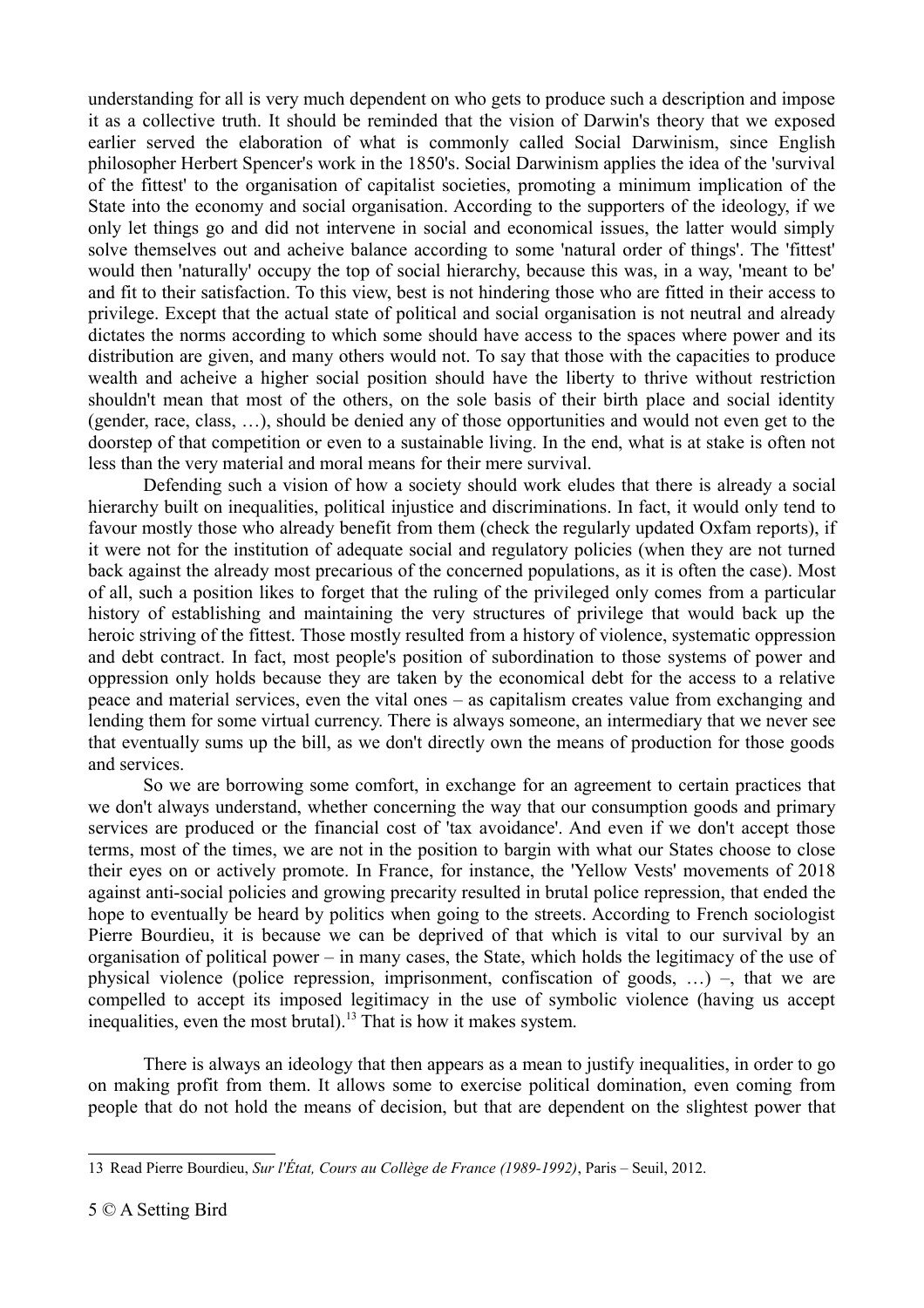such a political system grants them in exchange for their obediance.<sup>[14](#page-5-0)</sup> Even oppressed people may have to accept the intolerable and 'play the part', sometimes reproducing onto those below them what they have to suffer, just so that they would survive themselves. Black studies, for example, from (but not limited to) W. E. B. Du Bois to Frantz Fanon, James Baldwin, Paul Gilroy, Toni Morrison or Maboula Soumahoro, analysed in that sense the impact of slavery on the colonised soul. On another subject, self-advocacy groups on neurodiversity regularly point out the effects of over-adaptating to the pressure of certain kinds of normed social interactions that autistic people, for instance, are the least comfortable with. The notion of 'masking' was notably developed to show how performing codified social cues was both a way to (over-)adapt to others' expectations and to avoid negative reactions towards their autistic traits. Disability studies are also passionating when they come to cross with intersectional issues such as gender, race, class and sexuality (Crip Theory). $15$ 

All this detour is important because often, issues that are relative to social identifications have been subjected to strictly moral, then (pseudo-)medical interpretations throughout the history of Western societies and their colonies. French philosopher Michel Foucault described them as systems of control over the bodies, in the 1970's. Thus, indigenous people, notably on the African continent, were the object of European colonisers' curiosity, at the age of 'biological racism' or 'anthropometry', a pseudo-scientific endeavour that, for instance, promoted the measurement of skulls in order to establish an essential difference between races. Intersex people, in their turn, were (and are still in many countries, like France) mutilated and their gender scrutinised, for instance, by Neo-Zealand-American sexologist John Money in the 1960's.<sup>[16](#page-5-2)</sup> Only in 1973 was homosexuality removed from the Diagnostic and Statistical Manual for Mental Disorder (DSM) by the American Psychiatric Association, then from the World Health Organization (WHO) in 1990 – but transidentity had to wait until 2018 to be finally removed from the same list. [17](#page-5-3) Those examples are all tied to the same prescription : one better be a cisgender heterosexual and able white man from an upper class than anything else ; and the more one diverts from that privileged model, the more difficult their road might be to access the same spaces and rights.

That is why we speak of systemic oppressions, that those who benefit at any level from them try to justify by means of statements over the 'natural order of things', so long as they are not impacted themselves. Feminist YouTuber Natalie Wynn analysed something interesting, by the way, concerning transphobic bigotery.[18](#page-5-4) She suggested that the slogan 'Trans women are women', serving as a defence of trans women against public attacks, apart from the fact that it excluded trans men and non-binary people, would focus very much attention on a metaphysical inquiry : 'What is a woman ?' Engaging that kind of question would surely lead to granting those who intended to do so in the first place the liberty to eventually deny womanhood to trans women. Instead, if we took another slogan such as 'Trans Liberation Now', this would rather stress the common political issues and discriminations that most trans people face, whether trans women, trans men, non-binary people and intersex people. Again, as long as someone's identity is not threatening another's physical, psychic or emotional integrity, why would anyone feel the urge to oppose and deny them the same essential rights than anyone else ? What kind of prescription is going on here ?

As well, a question that is supposedly posed as an elementary scientific conversation is

<span id="page-5-0"></span><sup>14</sup> This motivated German-American philosopher Hannah Arendt, in her analysis of the Eichmann trial, to say that there was a 'banality of evil' in the way that Nazi's 'Final Solution' had been orchestrated so to assign every protagonist to a specific part of the chain of command and make them able to keep themselves unaware of their responsability.

<span id="page-5-1"></span><sup>15</sup> Read Charlotte Puiseux, « *Criper* la théorie queer : un nouvel enjeu des études sur le handicap », 2015, <https://charlottepuiseux.weebly.com/alter2015.html>.

<span id="page-5-2"></span><sup>16</sup> Read Judith Butler, *Gender Trouble*, *Feminism and the Subversion of Identity*, New York – Routledge, 1990.

<span id="page-5-3"></span><sup>17</sup> Read Delphine Montera's work on social medias (@Autistequeer le docu), on the connection between ableism, cisheteronormativiy and the practice of psychiatry.

<span id="page-5-4"></span><sup>18</sup> « J. K. Rowling », on her channel *ContraPoints*, January 26th 2021.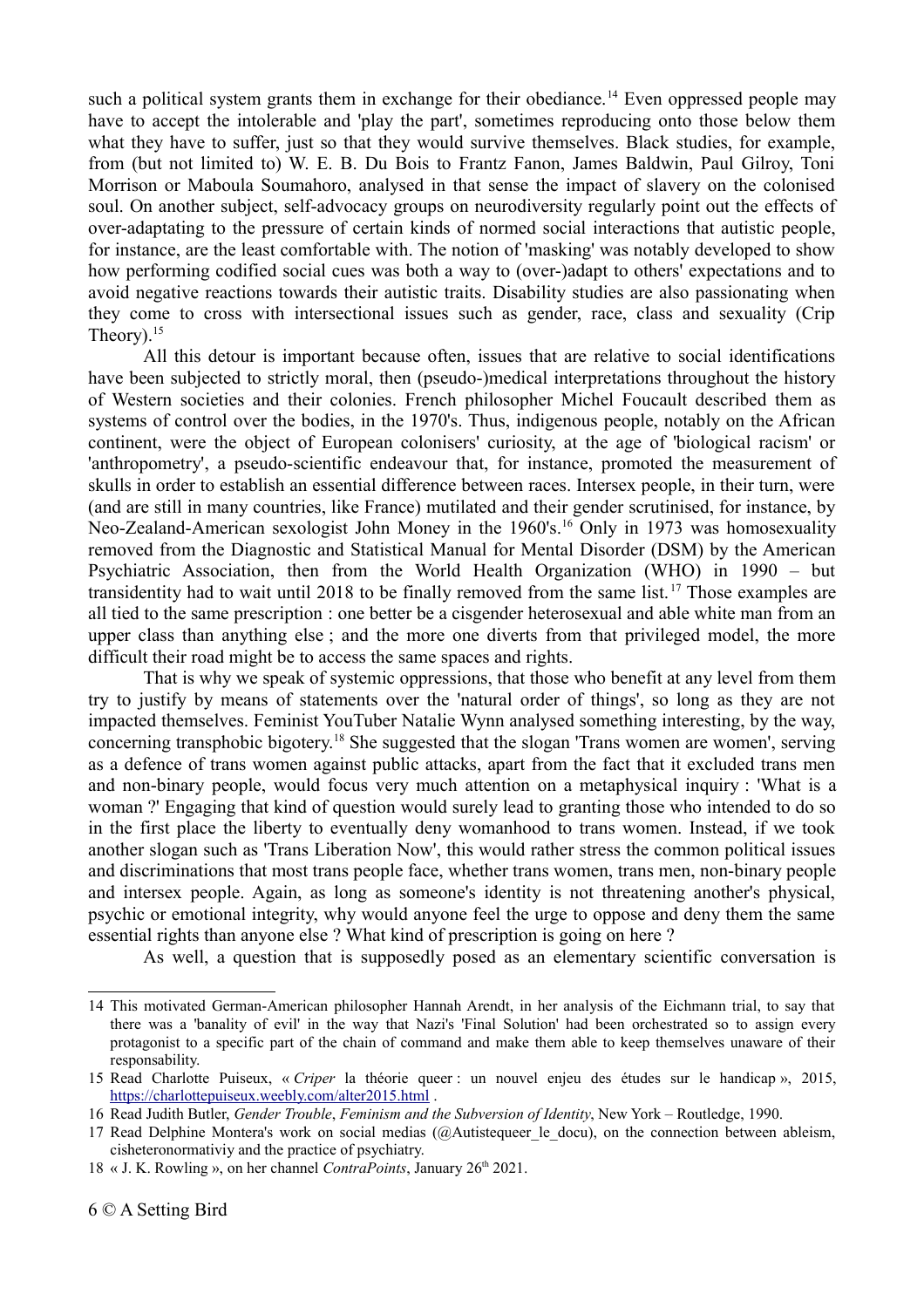merely hiding the attempt at denying and silencing the voices of minorities and their demand for social justice. It requires from marginalised groups of people to justify their own existence, already reduced to precarious conditions.<sup>[19](#page-6-0)</sup> It prevents us from recognising that their very means of living are threatened daily by discriminatory social and political infrastructures, practices and prejudices – which, in most capitalist and social class representations, mean to already objectify and alienate them into a source of disgust and rejection, inducing into others the fear of being assimilated to their distress.

Instead of saying to marginalised groups – whether they are marginalised on the basis of their gender, race, social class, of their sexual orientation or disability  $-$ : 'We have other priorities. Why would you need to exist in public spaces and within social and political participation already ?', we should be asking : 'Why don't you want us to exist and be public as well as you do ? And why would you address issues concerning our lives without even consulting us or having us invited to take part in those decisions ?' If another example was required, on both American continents, indigenous people are dying or facing major harm, again, for asking this kind of question, whether they defend the Amazon from deforestation or sacred lands from a pipeline project.[20](#page-6-1) And they are not the only minorities that we are willing to sacrifice worldwide.

That is why such a concept as proscriptive systems is capital, precisely in order to open our vision of a shared reality to all narratives, points of view and histories that are intricated and which we depend on, especially in a globalised world. Scientific interpretation is never far from the political and never disconnected from a perspective on the kind of making society together we want to get to on this only yet livable planet. Eventually, a statement on how evolution works doesn't only affect scientific research. It tells us something about the hierarchies that we create between living beings – those that are granted the spaces where decisions are made and those that are not. Our current competitive vision of the evolution of species tells us something about how we *dare* justify the destruction of our whole ecosystems with the idea that human species *had to be* on top of others. This vision of a 'natural law' to the reckless struggle for survival roots imperialist whitesupremacist capitalist and ableist cis-patriarchy into defending a few people's right to hegemony, under the pretense that otherwise, someone else would crush them first. 'Better us than them, right ?'

Then, knowledge is indeed political, because some production of even a pretense of knowledge and its access could either benefit the inclusion of all voices, experiences and perspectives, or on the contrary, maintain the exclusion of the many to the privilege of the few. Black American lesbian poetess Audre Lorde, on that matter, stressed very well how the fact that the history of the minorities' struggles was not compiled and transmitted in the official telling nor even that much inside the communities participated of a sense of dispossession. To her, in the context of Black feminist issues that she worked on, it was like they had to 'reinvent the wheel' and start it all over again from scratch at each generation.<sup>[21](#page-6-2)</sup> Further more, we cannot separate the production of knowledge from its material ends. Notably, to be visible and validated in capitalist terms, whether in the medias or in the sphere of scientific research, means that we be granted fundings. Whether those fundings depend on public or private investments, we can still ask who owns them and who decides of their attribution and to what end ? How could it orientate ongoing representations, studies and decision making  $2^{22}$  $2^{22}$  $2^{22}$  It is not enough to address an issue, it should also be listened to and discussed in such conditions so it could eventually result in concrete material

<span id="page-6-0"></span><sup>19</sup> Read « 2021 on pace to be deadliest yet for trans and gender non-conforming Americans », *The Guardian*, June 14th 2021, <https://www.theguardian.com/world/2021/jun/14/us-trans-transgender-deaths-2021>.

<span id="page-6-1"></span><sup>20</sup> Read « At least 331 human rights defenders were murdered in 2020, reports find », *The Guardian*, February 11th 2021,<https://www.theguardian.com/global-development/2021/feb/11/human-rights-defenders-murder-2020-report>.

<span id="page-6-2"></span><sup>21</sup> Read Audre Lorde, « The Master's Tools won't Dismantle the Master's House », *Your Silence Will Not Protect You*, London – Silver Press, 2017.

<span id="page-6-3"></span><sup>22</sup> Read A. Fabbri, A. Lai, Q. Grundy & L. A. Bero, « The Influence of Industry Sponsorship on the Research Agenda : A Scoping Review », *Am J Public Health*, November 2018, <https://www.ncbi.nlm.nih.gov/pmc/articles/PMC6187765/>.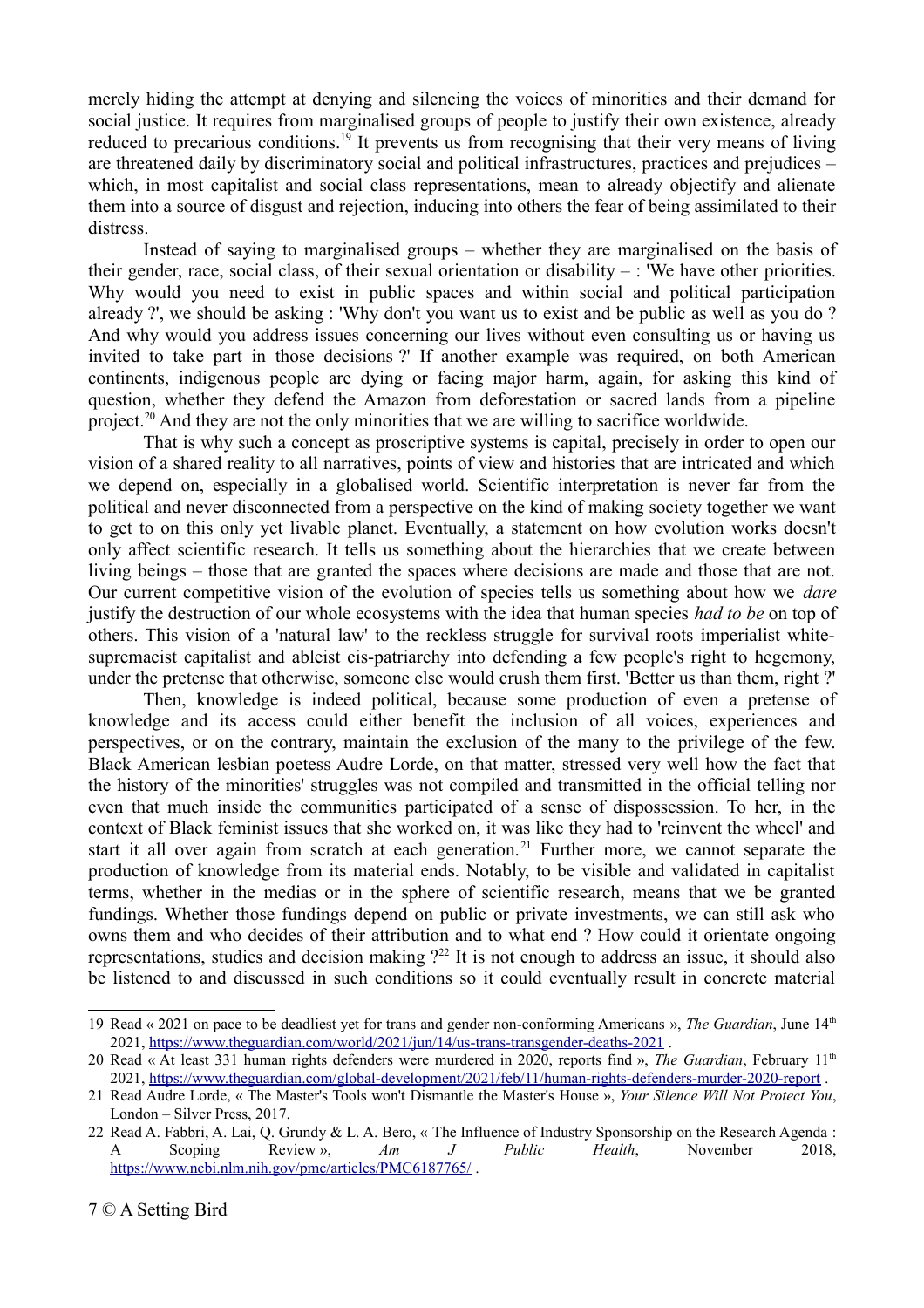policies that would do justice to all parts. If the end of producing scientific knowledge is not to improve individual and collective shared means for living, what is it for then ?

That is why proscriptive systems are so important, because as long as the physical, mental and emotional integrity of each part engaged is respected and they are granted an equal right for participation, there are no reasons why we should prescribe any compulsory conduct onto them that would be preferable from establishing local and fully chosen agreements, taking the necessary time to find every moment's balance at each place and for each situation. We need to be specific about the complexity of human and all the living's realities. Nevertheless, in the context of societies that claim to be democratic, but developed throughout a history of colonisation, land theft and slavery and still perpetuate them through the geopolitics of global and neoliberal capitalism, we could only resist the pressure, keep thinking alternatives and wonder for the best...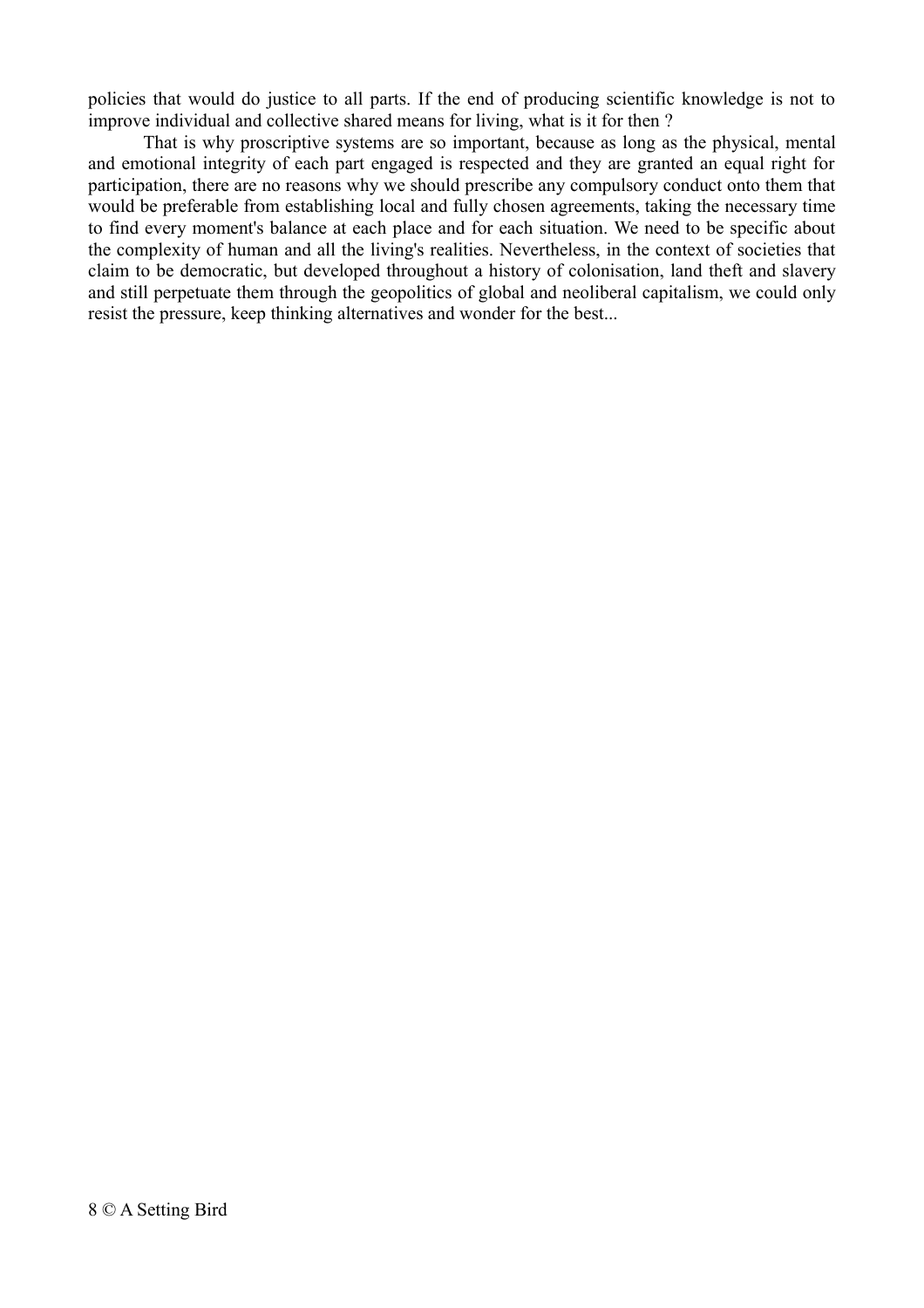All the questions raised before open to an ecological vision of knowledge, defined by Belgian philosopher Isabelle Stengers as 'a milieu where livings with divergent interests cohabitate in an intricated way'.<sup>[23](#page-8-0)</sup> According to her, rather than clinging on exclusionary oppositions, for instance between the 'rational' and the 'subjective', we should invoke spaces that would be open for various situated experiences to be heard and considered in their participation to a same object of collective interest. They would in fact all create a different object altogether that would enrich our common perspective.

Such a separation between the 'rational' and objective, and the 'emotional' and subjective often conceals an attempt at removing oneself from the possibility of being denied an affirmative position and being hurt by doing so – especially when they are not used to being criticised or rightfully suggested another possibility. It is a very prescriptive and moral attitude : 'It is not me, it is the rule, that all must follow.' Except that, as we saw, this affirmation almost never questions the founding grounds of those rules, nor whom they benefit to. We actually live under political systems that maintain themselves from the principle of being the tradition and inalienable law, no matter how unequal they may be. They are not supposed to be questioned since they benefit to some, and that is why there has been such a brutal backlash against movements of liberation, whether (trans)feminist, anti-racist and anti-colonial, anti-capitalist, ecologist, ...

Most of the time, the resistance from tradition to self-questioning is the least rational thing. There is a symbiotic nature to our relationship with our environments of interaction that affects every part of our experience since childhood. It goes with sensorimotricity as with what English psychiatrist John Bowlby called *attachment*. Whatever skills that we develop in time, we develop them from a need to be granted a comforting grasp on our closest reality, notably our parents and primary caregivers. Our capacities or incapacities to formalise language and symbolic manipulations enable us, according to psychoanalytical theory since Sigmund Freud, to sublimate our insecurities towards an affective and positive response from our figures of attachment. Whatever ideal of adulthood might be this imperative to control one's emotions, we are still built together through our sensory and emotional experiences, that means : trauma. And trauma affects and shapes what we allow ourselves to face in our daily lives.

Therefore, even observing the stars and the laws of physics cannot evade the question of whom the observation is meant *for* and to what purpose. The question of *who* receives a proposition as knowledge is both social and political, epistemological and hermeneutical, as the context of its emergence may inhibit or favour ways of expression over others. The general frame and world of meaning in which we conceive ideas may be fertile as the limits from which to create forms, as they can be desastrous as to their social implications if they come to impact political decisions in critical ways. If everything or anything cannot be taken and available as knowledge and valid as such for a vast majority of people – that means that knowledge itself is adaptable enough to various conditions –, then the contrary – the compliance of this variety of conditions to one unique set of knowledge – may resort to ideologies that may also be prejudicial. As we saw, a proscriptive frame to the production of knowledge, on the contrary, by protecting first the physical, psychic and emotional integrity of all the variety of people that may be impacted by its occurrence, would leave the door open to the conversation without threatening the very means that there would be one.

There is always a motive and conditions to the elaboration of a discourse on the reality that we try to share that is both produced by and for sentient people with a rich, diverse and often contradictory emotional experience. If one's integration within the communities that concentrate the production of knowledge and its means of recognition appears to be a higher motive than the actual

<span id="page-8-0"></span><sup>23</sup> Read « Isabelle Stengers. Philosophie activiste, récits spéculatifs et ouverture des possibles », *Le Carnet et les Instants*,<https://le-carnet-et-les-instants.net/archives/entretien-avec-isabelle-stengers/?cn-reloaded=1>. My translation.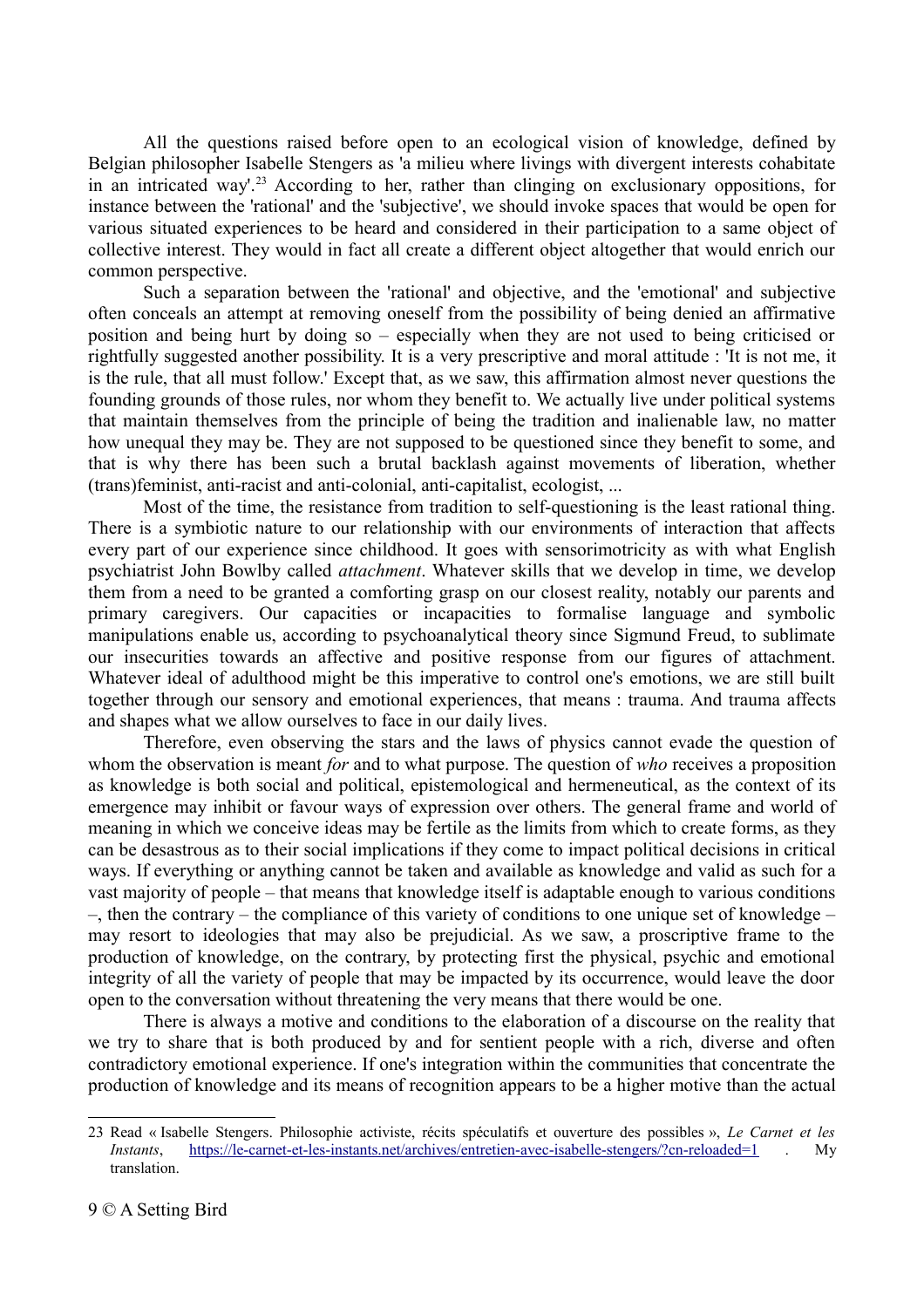attention given to the task, relations of power within the group might cast some rigidity upon the very scope through which we conceive some discourse as knowledge or not. Then, if the general understanding of the group actually denies some portions of living experience as potentially conditioning their work field, it might result in a very partial vision of what reality is or should be. It is to forget that our very capacity to produce mental images and manipulate language structures relies on memory, that is constantly generated by our body on a sensorimotor basis and thus, always approximative and subjective. English psychoanalyst Darian Leader explored, in his book *Jouissance* (Paris – *Stilus*, 2020), 150 years of scientific literature on how the experience of pain, to whatever degree, fundamentally participates to our psychological growth. It cannot be perfect. The pretense to the production of knowledge may be of attaining a form of objectivity, but any language in itself is only a set of signs. Their interpretation, on the other hand, can never be cut off and extracted from the context through which one perceives their own world of experience to the intersection of others', that is, in the end, always rooted in traumatic inscription.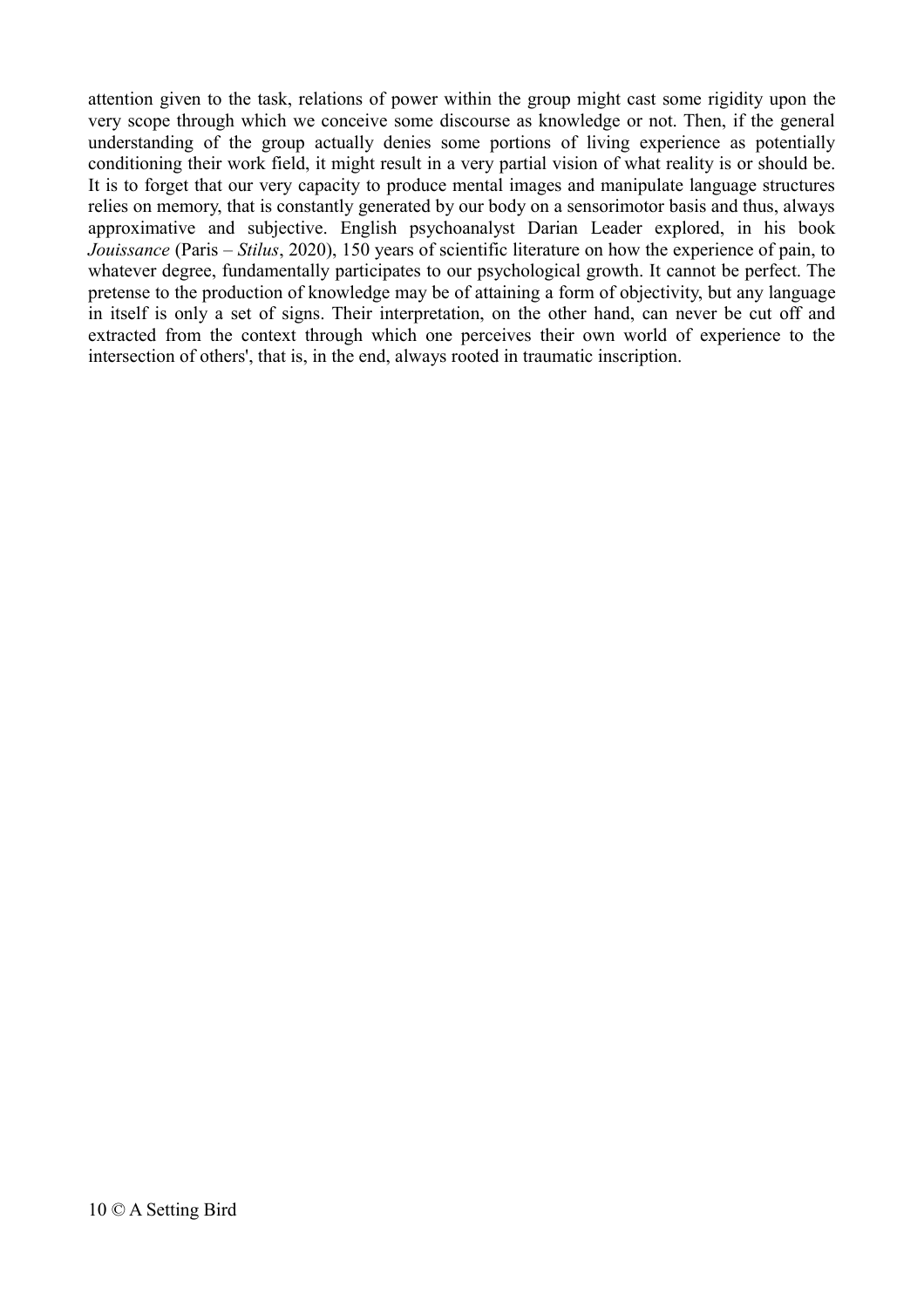### *II – Let us talk about collective trauma*

We cover bodies and objects with meaning, signs that we identify as familiar, friendly or not. The idea that some thing or sign is familiar or friendly, or on the contrary, unfamiliar or unfriendly, seems to come with the more intuitive sense of feeling safe or not around them. The sense of security or insecurity prescribed onto some objects or figures might often be established by association though, rather than from direct experience with one particular person or object. Being afraid of being bitten by a dog might not necessarily mean that one has ever been bitten by a dog or this dog, but knows what it means to be bitten. Moreover, if a sign or figure is collectively pointed out as dangerous, ordering the members of the community to address their fear and insecurity at this designated cause – whether imaginary or based on experience –, we get to channel all the painful experience of a group of people into a collective traumatic response. Collective imagination would be fed by the need to respond to aggression and trauma, but designated an arbitrary expedient.

This collective response to a shared trauma finds its rationality in the cultural, political and social structures of what founds the organisation of a society, its internal hierarchies and justifications.<sup>[24](#page-10-0)</sup> It structures the elaboration of laws, whether official or not (it may be considered a kind of law within a family and taught to children that every dog bites, no matter their shape and apparent behaviour). It is true when we talk about large, deep and obvious traumas, like a terrorist attack or an economical crisis, but it is also true of slightest impressions. If attacks in the United States or in France claimed by islamic organisations did, for instance, foster the targeting of Muslim people more or less as the root of a radical opposition and problem, it was also reflecting a deeper conditioning of how we associate certain signs on the bodies (a beard, a vail, the colour of one's skin) as a source of threat. Further more, such dynamics impact the way that sigmatised people would anticipate those associative reactions of fear toward them, affecting their relation to their own body in public spaces.<sup>[25](#page-10-1)</sup>

The way that we create homogenous categories reveals the kind of oppositions that is supposed to unify a group. This is well known when we study the elaboration of racial categories throughout a history of colonialism and slavery. The political and economical goal of exploiting the bodies of the colonised and enslaved could not bear considering them as subjects capable of selfdetermination and free will. Even though people on the African continent before colonisation did not consider themselves as 'Black', for example, but as belonging to one kingdom or to one tribe or the other, all those different people were assimilated as one homogenous group, 'Black people', when displaced altogether on the American continents. They would become the 'Black people' as opposed to the 'White people', no matter how different those people are among each other within those arbitrary categories.

When collective trauma is used as a mean to justify discriminatory politics, whether on racial, gender, class or other basis, it durably shapes the way that a society produces imaginaries and justifies our narratives of justice, especially when it erases the traces of its own history, as the United States did with the history of Indigenous peoples. When one group casts a stigma and stereotyped attributes onto another, being associated with the sigmatised group casts onto you those presumed attributes with no regard for your own personnality and experience, but as a pre-requisite to that question : 'Am I safe ?' Something that Black American writer James Baldwin analysed so often, is that the oppressing group evolves motives to fear you *because* they don't want to face that they are taking advantage of your situation as being oppressed by them. Therefore, it projects onto

<span id="page-10-0"></span><sup>24</sup> Read, for instance, Deborah Tollefsen, « The Rationality of Collective Guilt », *Midwest Studies in Philosophy, XXX*, 2006.

<span id="page-10-1"></span><sup>25</sup> Read Sara Ahmed, *The Cultural Politics of Emotion*, Edinburgh University Press, 2004.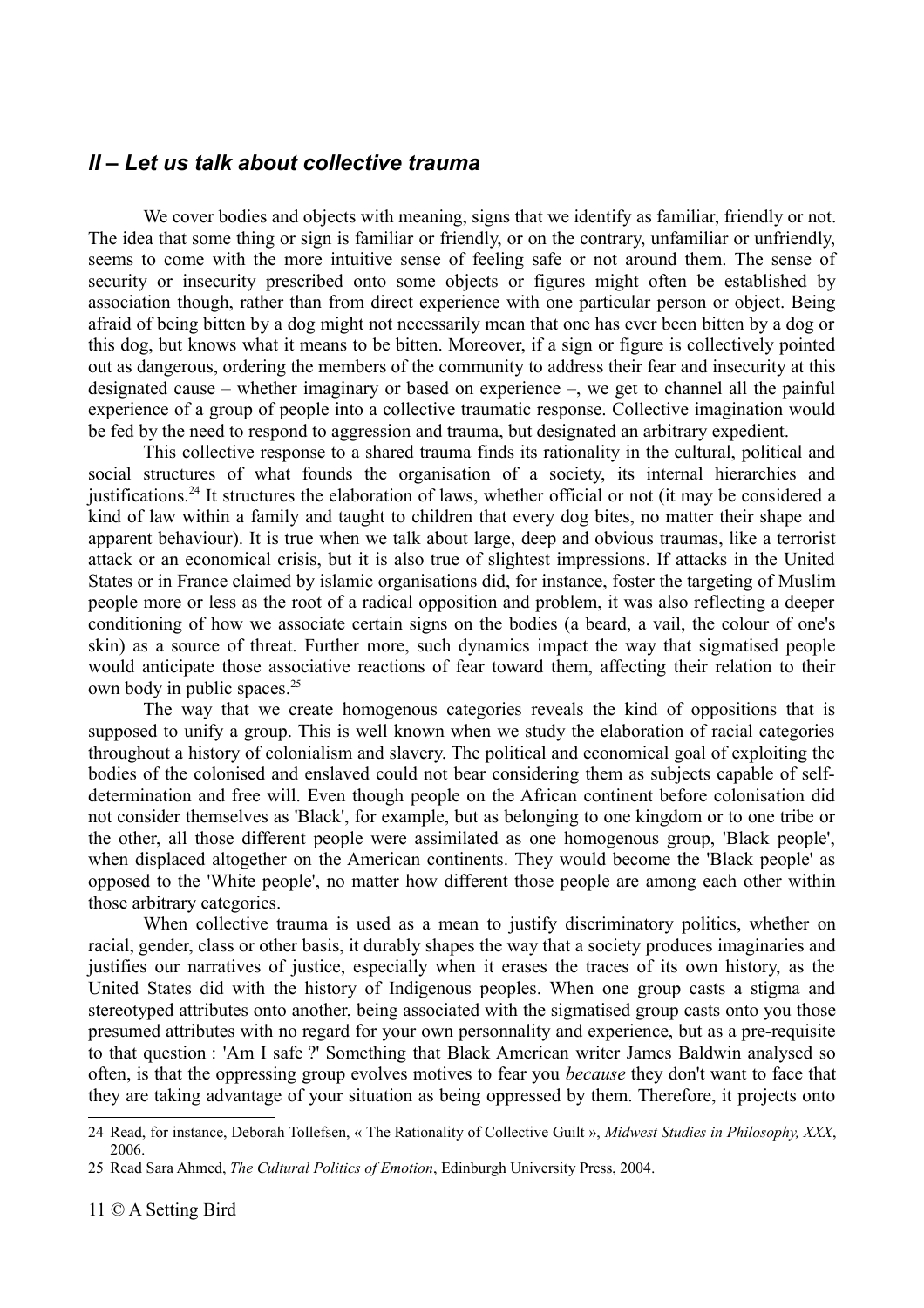you the duty to *prove* that you are *not* a threat, that there is no need to feel in danger near you and retaliate. It shapes the perception that one has of themselves and the mental and emotional charge of adapting oneself to the gaze of someone else that doesn't understand nor want to see them for what they are, of what kind of relation binds them together in a same though conflictual world of meaning.

In fact, the idea that trauma only affects the deeply wounded and the broken and diverts them from 'normality' is a very ableist view. It obliviates the fact that trauma affects us all and sometimes, not in the most overt ways. We elaborate our identity as a function of what we can allow ourselves to express among a society of others. That is why in identity issues, the personal is always tied to the political. As we saw earlier with Hegel, policies of domination often work as a contract, an exchange over someone's life : 'If you work for me, I'll spare your life or won't send you in prison and you will be able move within a certain limit'. The extent of that limit might be useful for a while when it relies on an equal treatment. It is not so salutary when it serves the domination of a group over another, not on the basis of their actions towards them, but for the simple fact that they are there.

Starting her *Indigenous Peoples' History of the United States* (Boston – Beacon Press, 2014), Roxanne Dunbar-Ortiz reminds that the history of US settler colonialism is 'the founding of a state based on the ideology of white supremacy, the widespread practice of African slavery, and a policy of genocide and land theft.'[26](#page-11-0) As James Baldwin argued, it could not be so without alienating in the mind of the oppressor those whose existence, culture and history that they destroyed : as the 'natural', essential enemy. According to him, nothing was more frightening to 'the white man' than the terror of his own guilt<sup>[27](#page-11-1)</sup>, especially when it comes to white people of popular classes, who lived next to the slaves and the segregated with only the colour of their skin to tell them apart. The proximity of their social class would make their cohabitation less bearable as it would require more personal effort from the white person to push away the pain of identifying with those that they force into slavery and extreme precarity.<sup>[28](#page-11-2)</sup> French scholar Maboula Soumahoro explained that it was one of the main differences between racism in France and in the United States : French people did not *have to cohabitate with the slaves that they sent to the American continents on the same territory as* people in the US had to, so it is still easier to pretend that racial issues do not exist or are neglectable in France, an 'universalist' and colour-blind country.<sup>[29](#page-11-3)</sup> However, what the establishment of the United States and their extension was even more radical, according to Roxanne Dunbar-Ortiz, as they had almost totally erased all the traces of the Indigenous life and history before colonisation – if it weren't for Indigenous peoples' resistance to only survive and manage to preserve and pass on their culture.

That results over time into a system of intergenerational oppression and trauma that would establish the oppressor's law : 'Such category of people has always worked for us or others, it is in their nature to be servile, so this is the way that things are and any other way would be subversive, dangerous and unnatural.' Of course, this goes on as well for discrimination and oppression against women and gender minorities, popular classes, disabled people, ... If we question our 'traditions', we might sometimes discover actual skeletons in the closet. How to build one's own identity in that kind of context ? When thinkers like W. E. B. Du Bois and Frantz Fanon, for instance, analysed the effects of colonisation on the colonised mind – as well as the coloniser's –, they precisely stressed those mechanisms of sustained oppression that came to alienate the very perception that they had of themselves. And we can extend that to the other oppressive dynamics, as intersectional analysis

<span id="page-11-0"></span><sup>26</sup> She also refers to anthropologist Patrick Wolfe's work, p. 2.

<span id="page-11-1"></span><sup>27</sup> Read James Baldwin / Raoul Peck, *I Am Not Your Negro*, New York – Penguin Random House, 2017.

<span id="page-11-2"></span><sup>28</sup> Natalie Wynn called that the 'proximity effect', on her *Contrapoints* episode on « Envy », <https://www.youtube.com/watch?v=aPhrTOg1RUk>.

<span id="page-11-3"></span><sup>29</sup> French-speaking people may listen to the *Kiffe Ta Race* podcast episode #49, « 2020 : Et l'on découvrit le racisme made in France », where Black French scholar Maboula Soumahoro tracks back this process, <https://soundcloud.com/kiffe-ta-race/49-2020-et-lon-decouvrit-le-racisme-made-in-france>.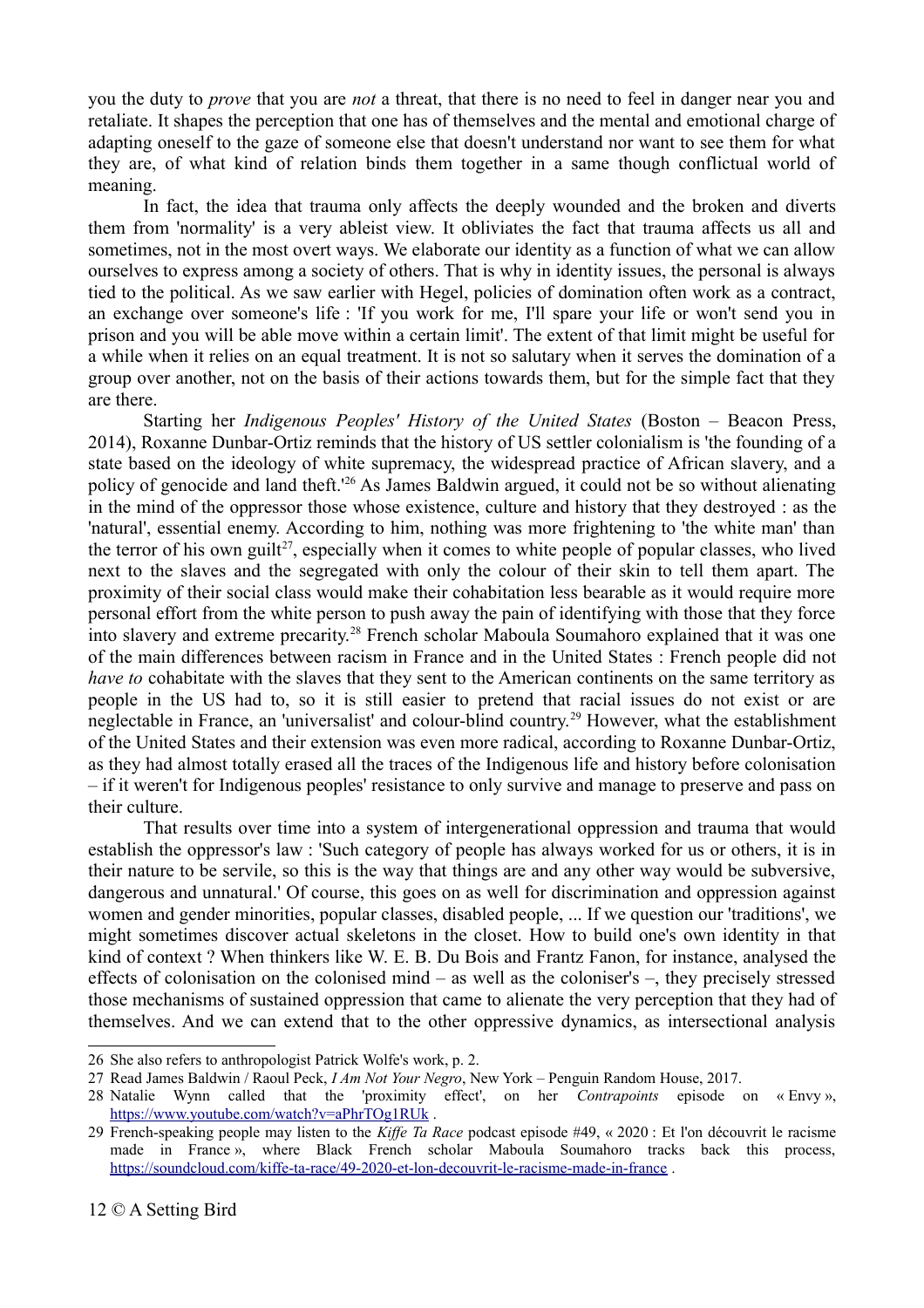show, that imply that the access to resources that are essential to our survival and well-being are being dependent on our compliance to abusive systems of power concentrating and administrating them. We have to shape our personality, for instance, knowing that the access to those resources is dependent on our capacity to produce work in certain ways prescribed by preset relations of power that are maintained and that we are not in the position to discuss. The very fact that we are not part of the discussion about those matters, that the distance is too far from the source where the decisions are made for all, is participating to the tension that one has to bear in order to live with the violence that they induce. If we were to be participating subjects of such a system that would organise and distribute the resources available, we could name and ask whether their use is adequate to the benefit of all. If we are not and those resources are still being abusively exploited and our governing systems unchecked and uncontrolled as they damage the very ecosystems that we depend on, then it means that in a way, we are as much objectified and alienated, as we require to objectify and alienate those whose oppression we still benefit from. That ground has been a motive for antipsychiatry movements in the 1960s and 1970s (R. D. Laing, Gilles Deleuze and Felix Guattari, Bruce Alexander's 'rat park' experiment<sup>[30](#page-12-0)</sup>, ...), as some perceived that a strictly institutional and drug-based approach was insufficient to tackle socially-conditioned aspects of mental distress. How to build and choose oneself as a person when the least of your daily action depends on the perimeter of your cage, exploiting the lands and seas that we dry off and poison or precarious workers here and in other countries ?

Anyhow, we manage to keep on functioning or trying to, although we experience trauma on a daily basis, repressing the guilt that we are told not to have already. And that is it : *trauma*, in a large sense, means how we adapt to radical changes in our sensory and emotional experience and appreciation, from the slightest encounter to the most violent injury. In its etymology, it means as much 'the wound' as 'the defeat'.<sup>[31](#page-12-1)</sup> It is how we surrender to the change in our reality and try to draw a livable map of our daily interactions around that. It is the story that we tell around the wound, hoping that we would not awaken the pain of its memory. The deepest is the pain, the more distance we would try to create between what we tell ourselves and its remembrance. We can do it despite its psychological cost and most have had to be resilient for a large part of their lives, even if it means functioning differently. (By the way, we can also be and function differently from the prescribed and expected norm in the first place and manage to still 'function' anyway, despite the frictions that it would create to the outside world.) That is where we come to the interesting part, that trauma irrigates our whole experience, that it is the intersection, the merging of sensorimotricity and meaning – that it can be reclaimed, as so many minority-assigned communities have done since there were domination and oppression structures.

In their testimony at a TEDxUMN event, Two-Spirit scholar from the Rosebud Sioux tribe Nicholas Cetanzi Metcalf explained how they managed to navigate during their youth and life as an adult between two separate worlds of meaning : the 'American' and the Indian one.<sup>[32](#page-12-2)</sup> It became even more delicate when it came to gender issues. Though Two-Spirit people – who identify as men, women, both, in-between or as a third-gender on the gender spectrum, although assigned differently at birth or not – used to exist and hold important social and spiritual positions in almost all the 566 Indigenous Nations on the North American continent, the arrival of European settlers and the colonisation of the lands broke their internal organisation – as it did on other continents.<sup>[33](#page-12-3)</sup> Forcing the subjugated populations to a Christian education participated to a sense of confiscation and shame over their indigenous cultures, calling Two-Spirit people *berdache* – as 'male prostitute' –,

<span id="page-12-0"></span><sup>30</sup> Mia Mulder's YouTube video « What If Psychiatry Is Fake ? » is an interesting introduction to the subject of social conditioning in mental illness and psychiatry issues, https://www.youtube.com/watch?v=YK7M1NReCAI.

<span id="page-12-1"></span><sup>31</sup> Source :<https://www.etymonline.com/word/trauma>

<span id="page-12-2"></span><sup>32</sup> See Nicholas Metcalf, « Why We Need Gender Fluidity », TEDxUMN, august 6th 2015, on YouTube. The transcript can be found here : [https://www.coursehero.com/file/102057755/PSY-211-Transcript-for-Why-We-Need-Gender-](https://www.coursehero.com/file/102057755/PSY-211-Transcript-for-Why-We-Need-Gender-Fluiditydocx/)[Fluiditydocx/](https://www.coursehero.com/file/102057755/PSY-211-Transcript-for-Why-We-Need-Gender-Fluiditydocx/) .

<span id="page-12-3"></span><sup>33</sup> Read Lexie or Michaëla Danjé's introductive work on those matters in the books quoted above (in French).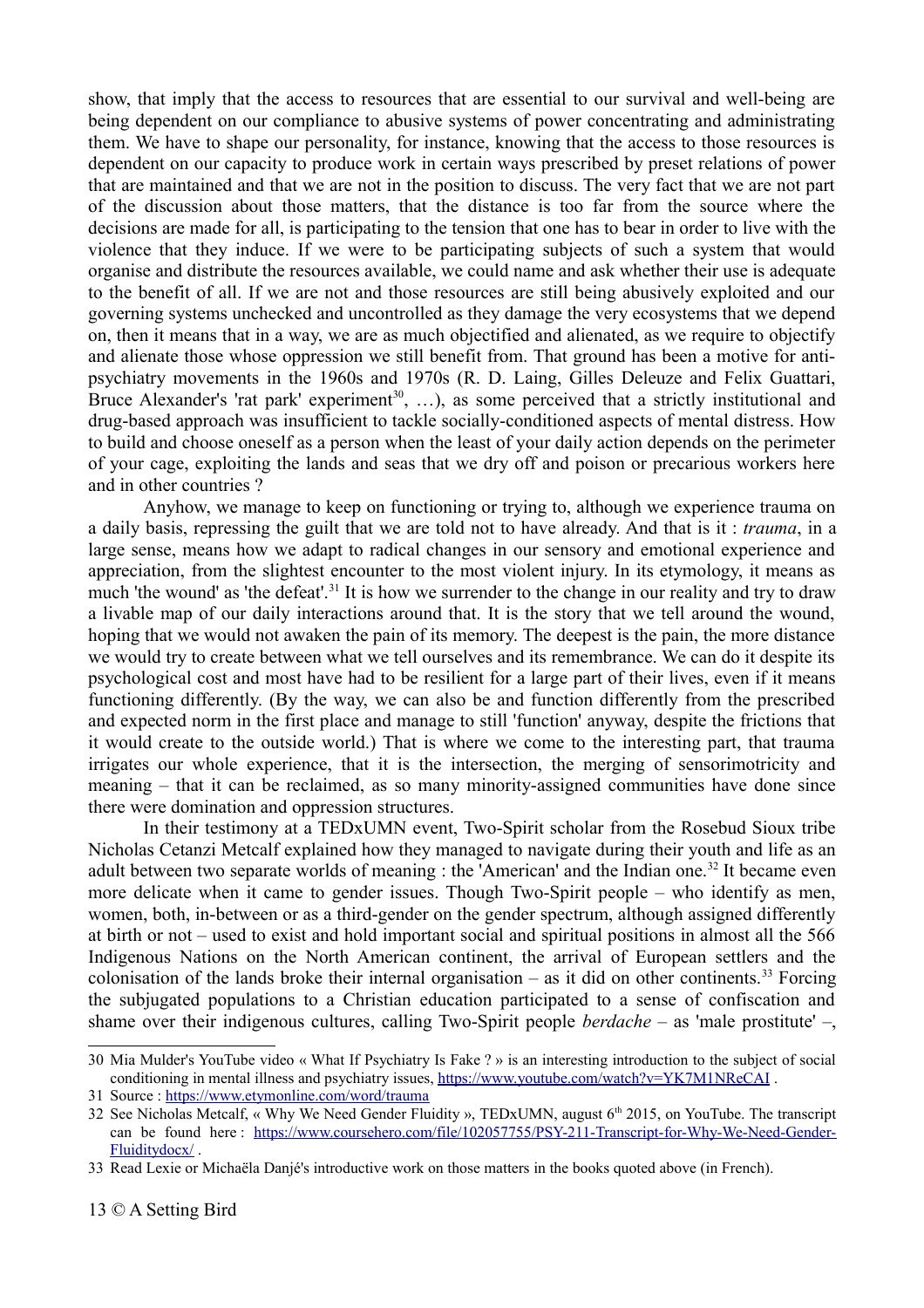prescribing the Western binary conception of gender onto them. As Cetanzi confesses, it is still a struggle to feel safe while affirming their cultural and gender identity – trauma that they were passed on through their parents and that they still pass on to their children, by warning them about the dangers of affirming their parent's gender non-conforming identity.

We may think that this is only a matter that concerns minorities, pertaining to who they are and not a result of how they have been treated for centuries, in the same way that psychoanalytic and psychiatric theory and practice still mainly individualises and pathologises such issues as deviances. But trauma and its consequences are never only a matter of being wounded and failing to respond to the wound as any 'normal person' would. It is always deeply interpersonal and intricated into the very notion of *meaning*, which is inscribed into the collective sense and transmitted that way. If we cannot give back meaning to an experience and integrate it in the way that we project into possibilities, a way that could be heard with attention and dialogued with, if we keep on being isolated in our means to try to *make things right* – that is, that a collective guilt could also be addressed and not denied its reality and consequences on future generations – then, how could anyone be alright and feel up to the task of healing ?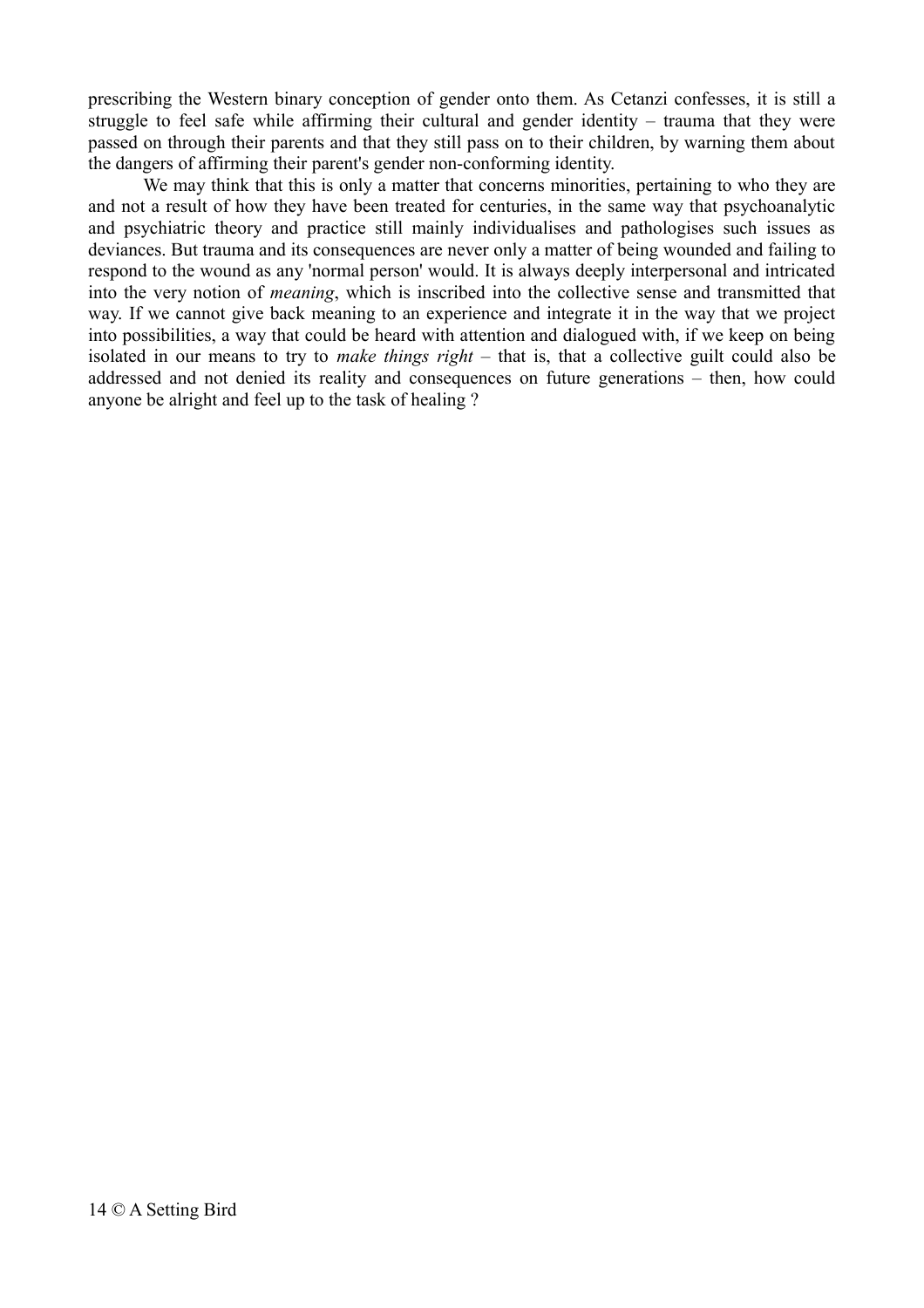## *III – Difficult diagnosis*

*'The illusion of safety is as frustrating as it is powerful.' Roxane Gay, « The Illusion of Safety/The Safety of Illusion »,* Bad Feminist, 2014

There are many reasons why trauma shouldn't be seen solely as an individual issue. We have tried to analyse so far how the dynamic structures of trauma could be conceived and maintained collectively. One may object that it is too much taking from people their responsability for their own lives. In a sense, maybe ; but maybe the choices and decisions that we make are choices amongst possibilities. We would like to stress here that any responsability taken, moreover, depends on what one is asked for and what story is willing to be heard and most of all, understood. One is often well aware of the kind of stories that, on the contrary, cannot be told and the risk if we tell them of not being believed.

The world of meaning and comprehension that is collectively conceived and maintained, participates of what James Baldwin called 'a system of reality'.<sup>[34](#page-14-0)</sup> Depending on how one situates themselves inside of a shared system of reality would not only affect the way that they would perceive the world around them, but the roles attached and expected from such a point of view and perspective upon their self-expression. What are the stories that we are usually told that we come to tell ourselves and *to* ourselves, because we expect that those are the stories that most people are used to hearing and ready to hear ?

In an essay called « The Careless Language of Sexual Violence », Haitian-American writer Roxane Gay reacts to the way that the shocking rape of an eleven year-old girl by eighteen young men in Cleveland, Texas, was covered. In fact, most newspapers emphasided on the fact that those men's lives and the town's would be impacted, without seeming to care that much about the girl, if not blaming her or her mother. Roxane Gay questions a culture of numbing toward the notions and representations of rape and rapists – whether in literature, newspapers, films and series, music, ... –, pertaining to what we usually call 'rape culture'. Such a way of depicting rape turns it as if it were an inevitable part of how our societies function – not a question of 'if' a person identified as a woman, or assimilated to that position, is likely to be raped, but of *when.* She says, 'I increasingly feel that writing is a political act whether I intend it or not because we live in a culture where [careless reports and articles of such facts are] permissible and publishable. I am troubled by how we have allowed such intellectual distance between violence and the representation of violence. We talk about rape, but we don't carefully talk about rape.<sup>1[35](#page-14-1)</sup> In that context, many stories are not likely to be heard, at least without being distorted and used against themselves.

When we talk about trauma, we don't only talk about someone being hurt and trying to recover from it, we talk about how we allow people that are hurt to tell their stories. Do we help them situate their experience into rightful meaning and redirect their lives on to new possibilities in a welcoming way ? Trauma is both about the repressed memory of the hurt *and* the strategies adopted by the person to avoid such a memory, go round it and keep on living in a way or another. We can learn otherwise, but only if we can stage the source of the pain in our sight. Trauma is about how we make room around the wound so that we can recover from it, should we feel allowed and safe enough to face it again. Buddhist traditions call it *Dukkha*, all the tribulations of everyday life that are 'hard to face'.<sup>[36](#page-14-2)</sup> Indeed, there are two sides of trauma : one that we tell and one that we feel,

<span id="page-14-2"></span>36 See American psychologist Mark Epstein's presentation « Working with Trauma: Integrating Psychotherapy and

<span id="page-14-0"></span><sup>34</sup> In his 1965 debate speech at Cambridge University's Union Hall,<https://youtu.be/oFeoS41xe7w>.

<span id="page-14-1"></span><sup>35</sup> *In* Roxane Gay, « The Careless Language of Sexual Violence », *Bad Feminist*, Great Britain – Corsair, 2014, p. 132.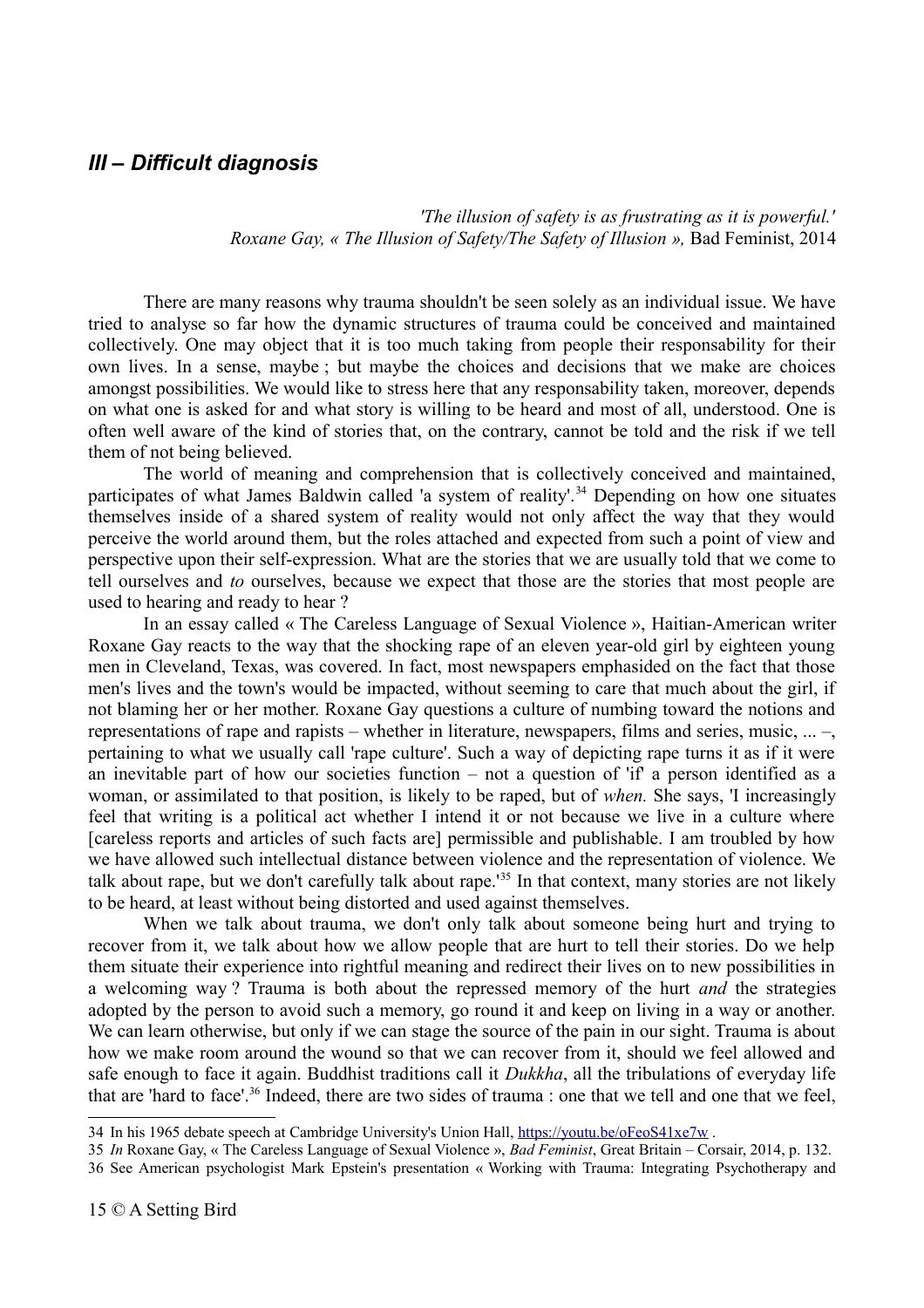to which we can hardly find the words.

In her reflection over the way that we usually talk about rape, Roxane Gay quotes scholars Lynn Higgins and Brenda Silver's book *Rape and Representations* (New York – Columbia University Press, 1991). They argued that 'the act of rereading rape involves more than listening to silences ; it requires restoring rape to the literal, to the body : restoring, that is, the violence – the physical, sexual violation.'[37](#page-15-0) However difficult it is to hear and admit that one's body can be violated, to live it in our own body, we need to understand that no one is immune to trauma, to the kind of contact that forces you to change your perspective, for the better or worse. But, how to tell in the most accurate way and share the reality of what is least communicable, that is, sensory and emotional experience ? They are both inalienable to our body's most intimate reality, that is the experience of change and transformation that we cannot control, but only hope to guide. We can hope for better approximations. In the Buddhist view, it may be complicated as well to tell a story that would resemble 'the truth', in a world where everything is utterly changing and impermanent, close but never the same again<sup>[38](#page-15-1)</sup>; therefore, one should better make peace with the way that their own body feels pain, discomfort and fear by accepting them in the first place. If the source of the pain is staged, one could change their own position toward it.

However, it is more difficult to let go of a wound when the causes are structural and persistent. The point is that, as many intersectional thinkers put forward, we should step out of an 'either/or' perspective – one that would state that if you fall short of the expected and prescribed norm, then you necessarily are to be antagonised. In that case, it is not that people can't be resilient enough to live in a way or another with trauma or their disability in any matter – they don't have the choice –, it is not because they do manage to live or survive through that they *should* still. Again, to observe people struggling with disabling pain in a certain context that doesn't help nor is offering other acceptable solutions, doesn't say more about them being hurt than it does about their being or feeling abandoned by the sense of community and support, of meaning and possibilities. That means, there might be a danger to the symptom and its diagnosis, in any kind of therapeutic or pseudo-therapeutic space that actually comes to hurt people who resort to it. Most disciplines would take the symptom as belonging to the individual's responsability and failure to adapt to the way things presumably are and should be, rather than acknowledging that the way that we say they are could or should in fact be different.

Interpretation is based on a frame of reference, a language to its code and the limits of what it can express. If our frame is expecting too much, too rigid and excludes some possibilities, refuses to acknowledge a large piece of people's actual experience, we take the risk of missing out what their experience is all about. We should listen first and try to understand ; yet, we should also be ready to put the very structures that found our expectations at risk as well. We should change the frame. If the system of reality and political system that we are living through are failing our comprehension and help to what many living beings are actually living on this planet, we should be ready to risk the pretend security of being held in debt to the power that it wields on them and all of us. That means, an unequal system of making society that is likely to induce hurting the people and living beings that are subjected to it, cannot be permitted to endure if we want to help those people durably and our shared ecosystems. At one moment in time, we should just stop putting bandages

<span id="page-15-0"></span>Mindfulness » at the Family Action Network, January 23<sup>rd 20</sup>18, https://www.youtube.com/watch?v=bJuWsiBQnZI. 37 *Op. cit.*, p. 136.

<span id="page-15-1"></span><sup>38</sup> In the main Buddhist traditions of *Theravāda* and *Mahāyāna*, one of the central ideas is that even one's own self cannot be consistent with any essential entity. It only appears as a delusional fabrication that would be tied to its objects of identification. One's own name would, for instance, be such an object bringing the illusion of a stable identity, because of its recurrence, while all of our experiences are constantly changing, being born and let go of. *'What we call a "being", an "individual" or "me", is a convenient word, a label that we attach to the combination of the five [constituents of experience, called the Five Aggregates].'* (The Five Aggregates being : Matter, Sensations, Perceptions, Mental Formations and Conscious. In this sense, the core of Bouddhist philosophy is based on a phenomenological approach that does not necessarily resort to the belief in any external and invisible deity.) *In* Walpola Rahula, *L'enseignement du Bouddha*, Paris – Seuil, 1961, p. 45. My translation.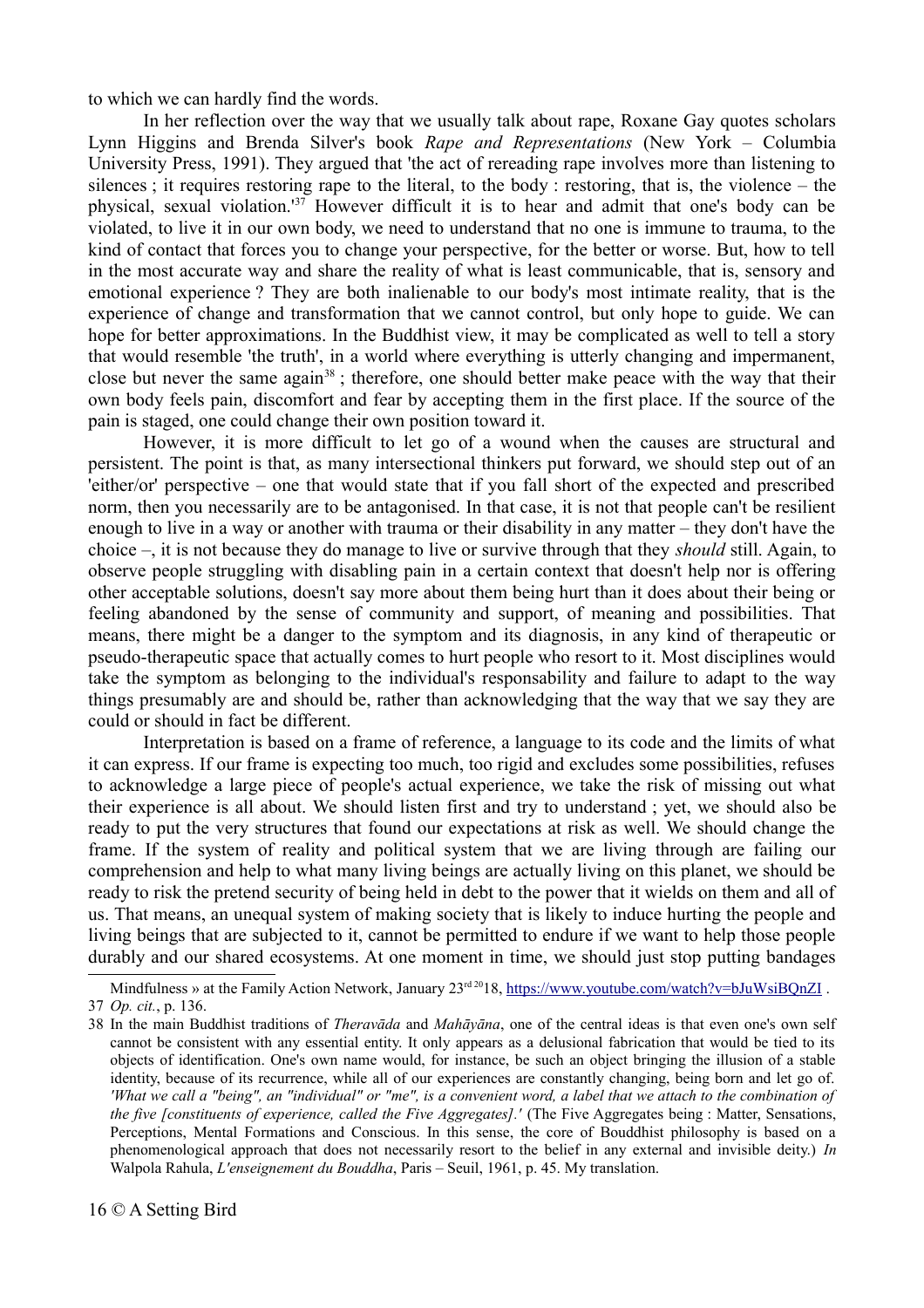over wounds that find their causes still vivid and administering damage. There is a rage to trauma when it is bound to the injustice of political domination, that endures. It is not an individual failure : it is an attempt at surviving collective submission.

Nevertheless, they are not subjugated ; they are made by force.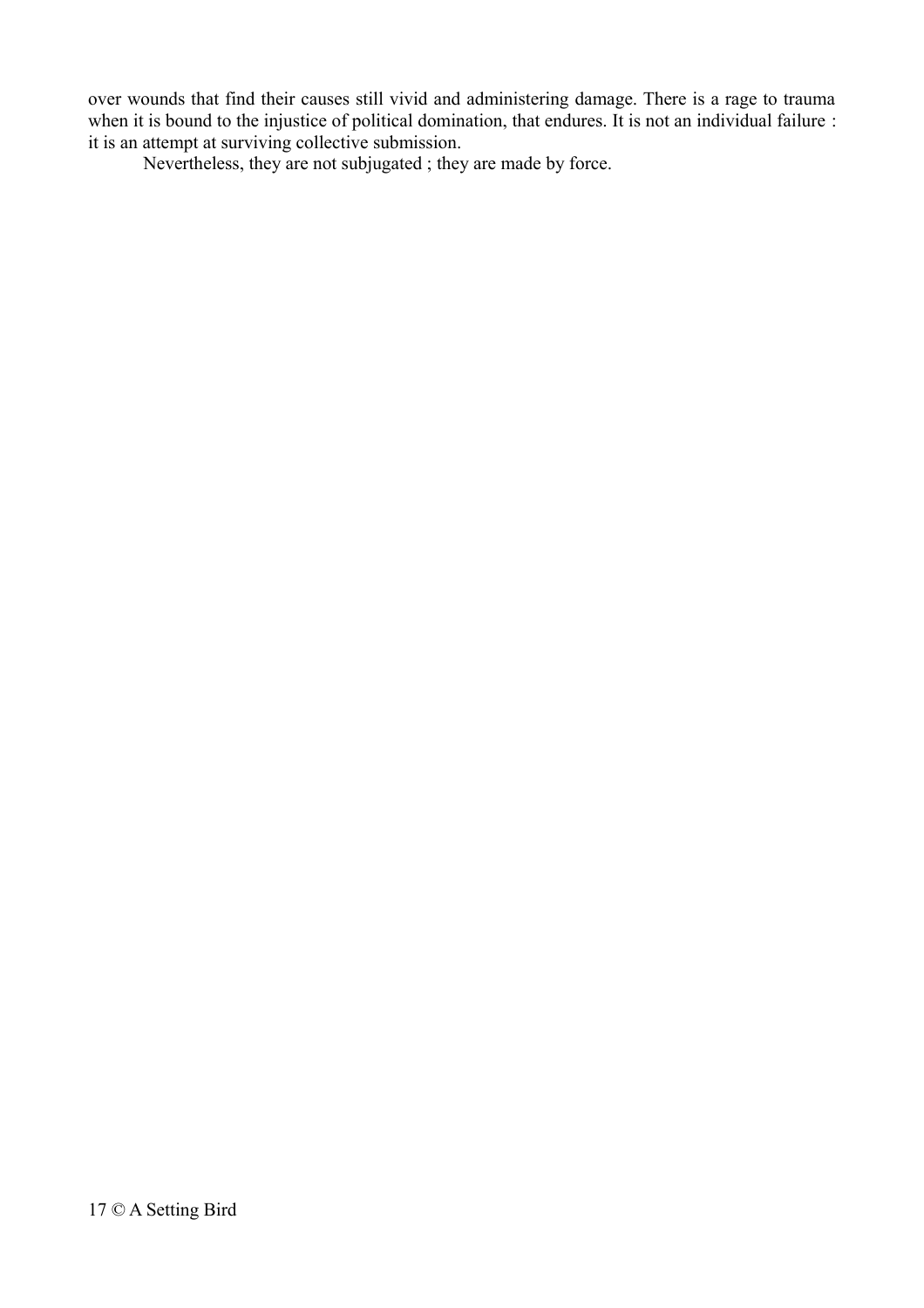Speaking of a change of frame, it seems now bewildering that most people have managed to get a sense of unlikely balance out of one of disruption. It is and at the same time, if we consider the theory of the sensorimotor paradox, they had and still have to. We probably have been passed on the habit of struggling, learning and normalising the disruption of one of our basic function as living beings, throughout some hundred thousands of years : sensorimotricity. The trauma of its constant contradiction – as is the hypothesis of the theory – may be at the core of our ability to elaborate meaning as a response, so that we would not find ourselves in complete disarray.

But, this must yet seem obscure as to how we came to make such a statement. We mentioned the sensorimotor paradox theory in our introduction without entering deeper into the subject. It is a complicated one, though rather simple, because it exposes a contradiction that is not to be resolved, a tension and chain reaction. The main idea is that seeing one's own hand and staring at it as if it were any other object in our surrounding environment – especially when it is open in front of us – disrupts sensorimotricity. Something there is impossible to get beyond without hurting oneself or removing the object and ending the scene. For this object – the hand – to remain, we have to momentarily freeze ourselves to a certain extent, suspending our liberty to fully respond to any other object and most of all, to *this* very object – a part of our own body that we are willingly alienating from ourselves. It is a situation, a specific setting where the very hand that we are used to invest in order to fetch objects *cannot* move if we want *this* particular object to be. For this object to be, we have to deny our own capacity to act toward it : we are to be the witness that cannot participate other than in our potential imagination.

The experience is quite unique and prototypical, in fact, and provokes a dizziness that has no parallel with looking at any other part of one's own body. It leaves the person with their sole capacity to witness the impression of their own senses and emotions, without being able to do anything about it – bodywise. Something, in that particular situation, blocks the capacity to *enact* any consistent interaction involving the whole body, but only the *sense* of that body, some level of self-consciousness (that is the condition of Edelman) – that is entropic, generates an internal and physiological disorder, because we want to but cannot *enact* the situation that stimulates us. Sensorimotor memory is generated without being able to go through it either. It is only but an *image*. It is the image of a moment, of a possibility without an end, circling and waiting for an unlikely outcome. We say that, but of course, such a habitual thing as living with one's own hands can seem futile and hardly enough to make any suggestion about the origins of our capacity to think and elaborate imagination into narratives, especially if we think about those without hands or that cannot actually see. But, is it ? What about the way those people thousands of years ago would have felt like in such moments of self-exploration ? How could it change our bodies over a very long time ?

We reminded earlier that there should be a tighter connection between the depiction of an event and its bodily experience, how social conventions and norms of interaction have taught us to put a distance there from the expression of pain and distress, or even of pleasure – in fact, from the reality of the body. Imagine that you are frozen into a situation from which you need to get out, escape and try to resume your usual life – you could still call out for help, or try to break the spell that has you frozen. Staring at your own hand is much of the same : you cannot enact this situation, and you cannot simply eat your own hand – but you might still want to get out of it eventually. The situation is the image that you are stuck in, and the way out is the call, verbalisation or at least, the signifying of your distress that no one else can see. Psychoanalyst Darian Leader observed, in that sense, all the ways that our hands constantly have to be busy and fiddle with something when we are least aware, as if some part of us desperately had to express something out of it.<sup>[39](#page-17-0)</sup>

The state of paradox makes everything strange around you, as you have to recover some

<span id="page-17-0"></span><sup>39</sup> In his book *Hands* cited above.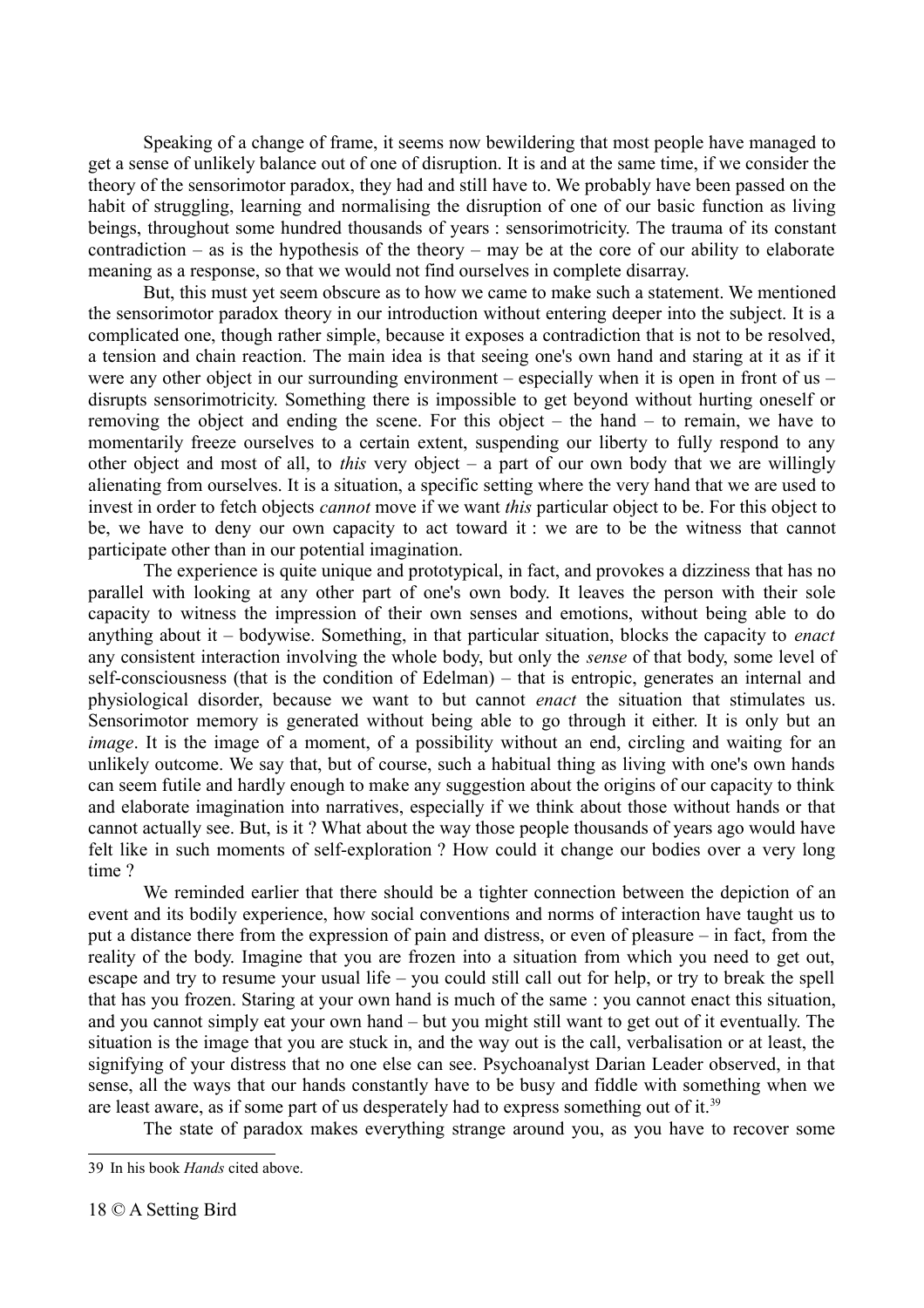sense of physical engagement, and marks in the world that you perceive. And yet, the dizziness is intoxicating, feels like a surreal moment. The experience is deeply personal, yet it might shape the urgent need to communicate something about it : a sense of one's own self, palpable, concentrated, present and yet, impossible to extract. Even in order to say *'Me'* and try to say something about yourself and the feeling of yourself, you have to do it so that others would understand, including their perspective, using a sign rather than transmitting the non-communicable reality of your experience. Yet, it feels like you are standing out of your own body, cast off, detached.

Paradoxes are hard to solve out. Their contradiction concentrates much energy that would find no solution, except a way out. They are traps that we can only give up. No matter how hard we try, it is as stimulating as it is frustrating. From there, such energy could fuel the need for a resolution, if not of the paradox itself, at least of other things that could find easier relief. As we try to understand some vision that cannot be, a dead end, we slowly elaborate ways round it : we elaborate the trauma of the impossible.

The proposition of the sensorimotor paradox as an evolutional drive is difficult to present without resorting to the reader's own experience of such a paradox. We are trying to make avaible to representation something that is fundamentally an impossibility for literal resolution. It is a state of tension, that drains the mind and body. We cannot rest on a paradox, that is why such a psychoanalyst as Jacques Lacan used to say that signifiers (the sensory support of words : phonetic, scriptural, gestural, …) worked as a chain, always refering to another and never seeming to find an end – because it can't. We think because we can't rest on a paradox, and that a paradox is what keeps us on the edge of releasing everything that we contain into an acceptable conduct. Something *must* have been interrupted in our earliest ancestors' daily lives and interactions, so to provide enough energy to sustain this specific need, the one for diving into an imaginary experience, suspending all the rest for a moment of sheer dissociation. Because it is dissociative, it is hard to picture. It rejects its self-observation. And else we believe in a supernatural intervention, our own body, others' and the experience of our environments were the only things that could provoke such a radical shift, to push us beyond the limits of interaction. It happens within the perimeter of our own body's selfexperience and is a break in its capacity to provide a primary response, only to invest a secondary kind of responding : the one that is not acted out loud, only figured in one's own mind – a representation of what *could* be enacted.

So, when we actually pounder the idea that such a simple fact as staring at one's own hand could *disrupt* the very basis of sensorimotricity, it doesn't take long before one actually considers that it could be a reliable starting point for supporting such a change. Our hands were one of the primary means for interaction and engagement in the world, first as a locomotor support, then as a relational one. It is elementary and radical enough to leave one no other choice but to confront themselves with what is hardest to face : the incapacity to respond, though in the urge to react, to a situation of discomfort. And gazing at one's own hand is uncomfortable because one cannot solve it, as it is fundamentally contradictory : the hand with which one would first be tempted to grasp the object in question *is* the very hand that has to stay still, so that the object of one's interest could remain available. Lest we lift the spell off.

As we saw, trauma such as an experience of distress is not only the memory of the experience, it is also how one would react and re-adapt to the existence of that memory and the way that it affected their sensory and emotional expectations in the long run. The fact is that in this case, the experience is unique as it gives us only two options : leaving the situation by resuming bodily interaction (and releasing the objectified hand), or sustaining it, along with its emotional turmoil, wondering about all the dizziness of a new world of experience. For imagination is an effort that needs to be sustained and first, could not reasonably be sustained without a little help from one's own body. Imagination is born out of a violence against oneself, and it is in itself, a difficult diagnosis.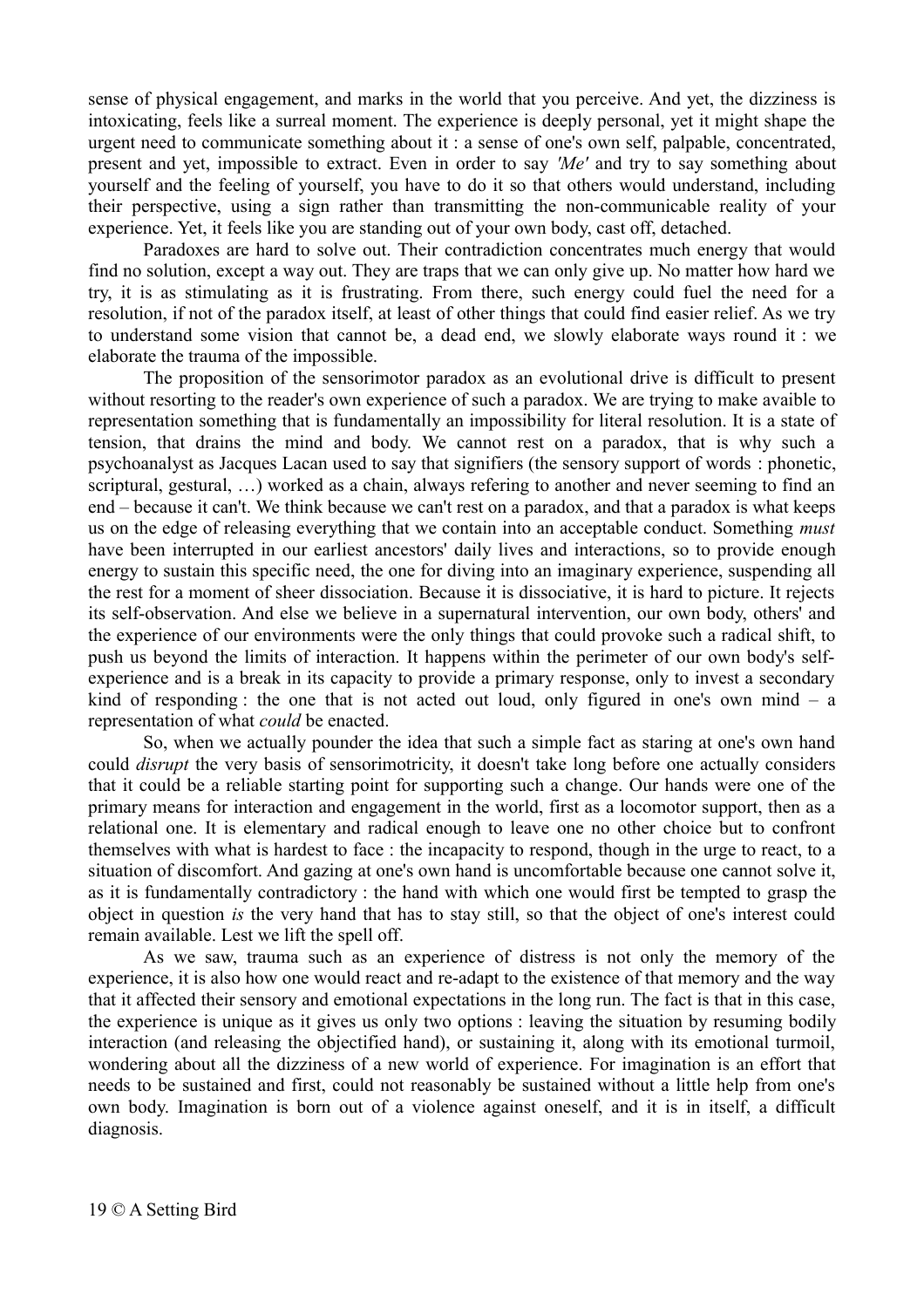### **IV – Is anyone responding ?**

Thinking, and notably the constant flow of conscious thoughts, is mostly born out of a certain urgency to resolve a tension that is difficult to distinguish and tell apart. To stop or try to stop thinking confronts us to the reality of such a suspension that we were talking about earlier. Thoughts cover up the silence and incapacity to close the fracture up. Thinking mostly is a resort, in order to vent an anxiety and energy that have been building up from stopping one's own body in their spontaneous and careless interactions, inside of their surrounding environments. We are being taught this fundamental notion of social adaptation since childhood up to adulthood : what are the objects that we can or cannot touch, what is appropriate as an expression or behaviour, … But those rules come with internalised representations, that of experiencing a welcoming or rejecting response to our attempts at communicating the desire to reach others.

We can't always get what we want in the time and space that we want it. Psychoanalysis, notably since Freud, spent considerable time and insights studying how such desire was to be sublimated into substitutive conducts. The latter would combine particular sets of body expressions, verbalisations and social activities – in agreement or not with social contracts, although mostly tacit. This process of substitution, mostly evading conscious planification, can work as an escape from literal and bodily confrontation with the entities denying us access to what we desire or demand, whether justified or not. We are often found in the tension between an aggressive response to our discomfort and fears, and the need to feel reassured, connected and supported, held whenever we lose touch with the ground. That is, by the way, what the sensorimotor paradox does : it makes us lose touch with the ground, that we try to figure out another way, from memory. It also opens a space in-between for imagination to replace the enaction of a conflict into symbolic narrative structures, whether they are conscious or not (anymore).

But, for this space to open, we first needed a crack in our commitment to responding and being responded into continuous interaction and feedback, so that we could then *delay the response* and escape into imagining it. It is important to say that according to the point of view that we choose, the fondness for imagining and thinking could even be seen as pathological on strictly sensorimotor terms (it is not 'working' and functional in its first use), that should require some adjustments and a great deal of learning. To some kind of purist, the sole act of thinking itself could be seen as a deviance to, say, the 'laws of nature', like thrusting a stick in a bicycle's wheel. After all, it took us thousands of years to elaborate an alternative and make up for it. We are still younglings at the scale of evolution.

As we saw, the sensory and emotional image of our experience is all that remains available when it comes to the sensorimotor paradox. The time of sensorimotricity  $-$  of the instantaneous response – is suspended into opening to another kind of time, closer to a mystical and absolute experience – absolute because no response is possible to that particular situation, on the sensorimotor level, other than being a witness to it. As Ellen Dissanayake stated, the feeling of making something *special* – in our relation to an object onto which we leave our imprint – may be more significant than its symbolic content. Here, the possibility that there is a relation opens in itself to the ways that then give it a shape. There has to be a content to be chosen *because* of the experience. The loss of ground creates the need for some kind of meaning ; but the interpretation, its justification and formalisation come after.

In psychoanalytic terms, the repression of the event that strikes the body comes before its symbolic substitution – and the ways for symbolising it have to find meaning in other sources of inspiration. As Darian Leader investigates it in *Jouissance* (2020), the experience of pain informs us of the existence of some limit to our body's expension, whether physical or symbolic. The way that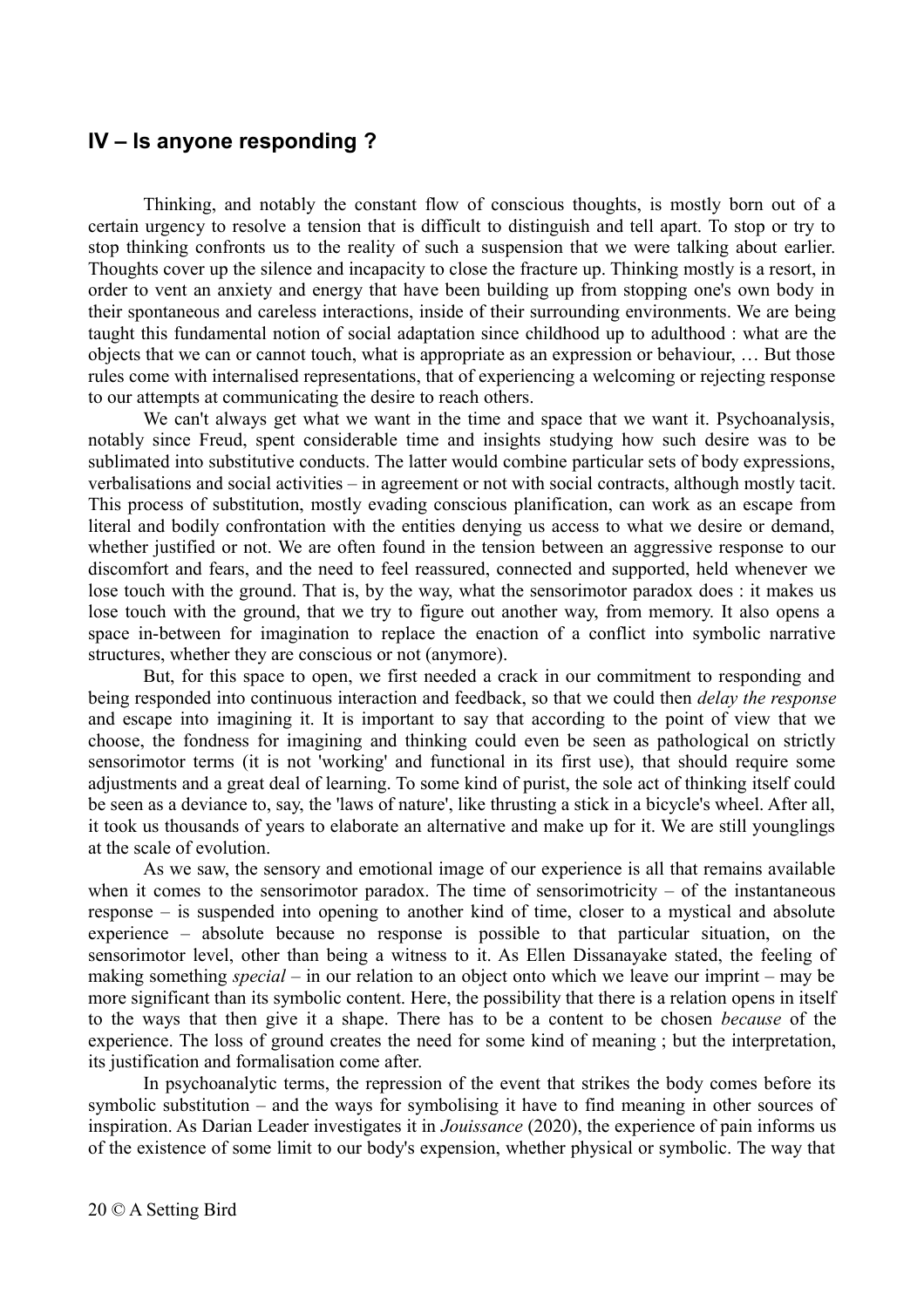we will compose with those limits would take part of the inscription of trauma within our perception of what is surrounding us. In every move that we make, our traumatic memory is charging and alerting the possibility of a wound. On the symbolic level, the memory of the wound is its own alert, and we often try our best to avoid it and cover it with another kind of meaning, representations and social performance. The latter often constitutes the opportunity to not address the sense of insecurity that we may be inhabited with. Our social identity, the way that we appear to others and come to appear to ourselves, is woven in trauma.

It is curious then that while we may be struggling with our own inner trouble, others often seem to be just fine, living their lives ignorant of our own worries – and of course, they do have worries of their own. Maybe that is why we substitue so easily experiences that are difficult to face and their memories with forms, attitudes and sceneries that we witness and that seem to go on happening in the most natural and effortless way for others. We may not have or be able to intervene into others' affairs and conduct that take place in front of us. Especially if we are a child surrounded by our parent-s or caretaker-s, the hopefully relative stability of their behaviour could be a source of support to our demand for a resolution. So long as everything is happening around us in all appearance of normality, of some form of stability and enough consistency, we can manage to learn to *be alone with* ourselves in the presence of others, as English psychoanalyst Donald W. Winnicott put it. In fact, more distressing than not being able to respond is that we would not be responded back. A silence for the mind because, again, we are losing our ground. There is nothing to replace and fill our own paradox with. In the very case of the sensorimotor paradox, as our own hand cannot respond to us, even the imaginary response that we could give by producing memory images could not undo the situation : our hand won't respond until we break the scene. We have to give it up.

In the same way, it is because we know that anyone is not supposed to respond to our constant sollicitations for interaction – although we learnt the ways to do it and the modalities of verbal exchange – that we have to compensate with overthinking the very fact that we had to condition ourselves on to the end of maintaining an appearance of 'normal' conduct. We cannot get constant volontary interactions and at the same time, we cannot let ourselves be with our own bodies in any way that would seem unfit to social expectations. We cannot vent our need for interaction by climbing on tables or dancing ecstatically in the streets without raising worry and suspicion, for example. We cannot address out loud the traumatic memory of being refused total expressive freedom in a certain social context – maybe sometimes for good reasons, especially when aggressive to others. So we have to channel that energy into thinking and mostly, phantasising the response that we would give to the violence of having to remain silent. The energy that we have to contain cannot be spent by simply interacting with our environments at will, as children do spontaneously. That energy has to go to compulsive thinking, that is irrational ; because thinking is rooted in the emotional, not the rational (that psychoanalytic theory and practice usually acknowledge, although often neglecting certain relations of power and constraint that push harder on some people). As it is compulsive and immediate, it is the first means that we tend to use to cover up trauma as soon as we have learnt that expressing our pain and distress could be responded and perceived negatively as annoying.

In a way, our early ancestors may have had to learn how to be alone in the presence of others with their own experience; that is, having them as a limit to what we can express and thus, soon after, a likely substitute to the very primary paradox itself, in order to sustain the capacity for imagination. In the seek for a response, not knowing how to adequately express their awkward emotions to others, maybe that is where objects intervened, to make sense out of their urging hands, deriving attention onto something else ; that means, their fabrication, their invention, their appropriation into something personal and their elevation to the status of the artificial, and the way others can see them too – *artefacts*. The object is here, silent, transcends and marks the call.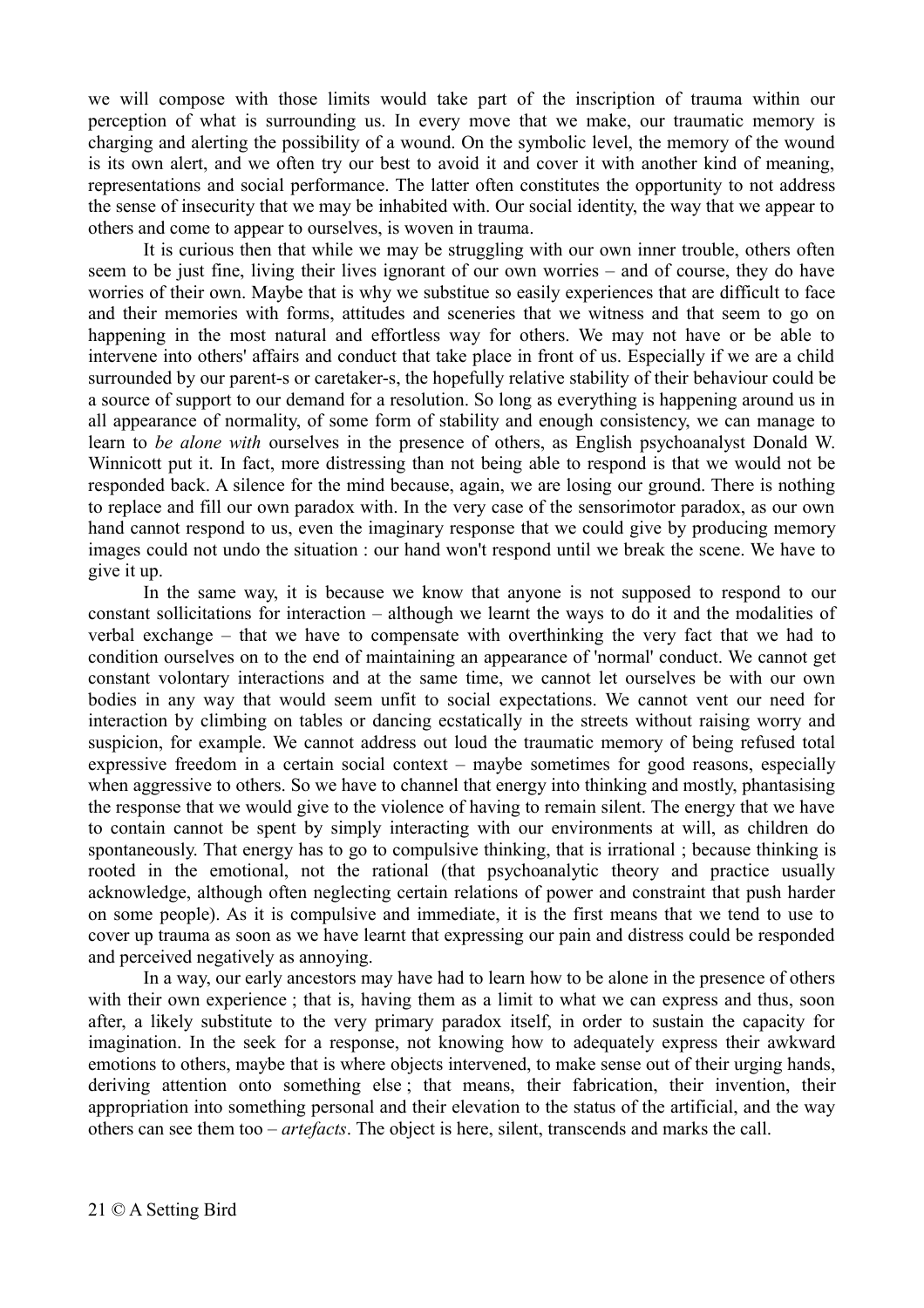### *V – Trapped into thinking*

One thing that we could learn from the ideas mentioned above, is that maybe thinking functions mostly as a traumatic response to a form of aggression. We mostly think compulsively in a restless way. Getting a rest from one's own thoughts is often difficult to acheive for many people, especially if the context and conditions in which they are living is precarious in some or several ways. The few moments where we get to make sense out of this constant flow of thoughts and think that we acheived a kind of stability are usually very brief and swiftly swept away by another movement of thoughts that gets out of our control. Thinking happens, mainly, out of a sense of instability. It is a way of engaging sensorimotricity by simulating it, to get a grasp back at our body's situation out of an utter dizziness. Somehow, because of social self-control, the enaction of sensorimotricity, to a certain extent, can only be imaged mentally. Because of the control that we exercise over ourselves, we have to virtually evacuate the tension of not being free and able to respond spontaneously to our surrounding stimulations. Imagination is the escape from the neural blocking. We are trapped into thinking.

This is something that we tend to forget, notably in our Western societies and cultures, but we may have used to think a great deal more with our hands in the past than we are now. Our hands, as they progressively liberated themselves from mainly locomotor functions with the increase of bipedal stance, were one of the first means for us to relate, reach and explore what was surrounding us. They were our mediation to experience. Our hands are more intimate to our way of seeing the world than we like to think, not only because we use them or not (if or at least, when we can), but because they carry the epigenic memory of our agency. They are both control and relation, and if the sensorimotor theory developed here is correct, they may be at the core of some blueprint that made our mind. The difference now is that we have to learn faster to show less of them than we talk. We are, since birth, stimulated that way (René A. Spitz,  $1965)^{40}$  $1965)^{40}$  $1965)^{40}$ .

We are sollicitated, progressively in our socialisation as children, to replace active and physical enaction to actual situations with alternatives, some kind of distance and restraint, so to privilege speech, observation and conversation. Some gestural forms of expression are proscribed or regarded as socially inappropriate, sometimes regardless of the actual harm that they cause. As they are perceived negatively, we learn to control them and discart them. In a whole, it has to do with social class : the higher someone is in the social hierarchy – if we refer only to Western societies –, the more control they are supposed to have over their own body, that also means that the least physical effort should be dispensed. In a model of mass society based on the idea of the middleclass, which is supposed to aspire to what the upper-class has – even if an ersatz of it –, speech, social representation and the increasing pursuit of evading all physical effort which can be delegated, participate of masking our dependence on sensory and motor integrity and reliance. Body autonomy becomes a privilege. Then, it goes without saying that performing certain social norms of conduct is supposed to prevent us from being associated with any form of disability, that have a history of stigmatisation and social outcast.

Our sensorimotor memory is the first that we get to explore, that shapes the rest of our interactions. Our mental representations are rooted in those memories of engaging physically and emotionally, of speaking or actively participating, if only as a witness, to someone else's speech or action. Even if we don't consciously picture some action while thinking through formalised language, the effectiveness of speech and the sensation of control that it provides derive directly from sensorimotor engagement. Thinking and our ability to language come from speech that eventually, is enacted through and as a sensorimotor feat. Moreover, it creates and participates of a

<span id="page-21-0"></span><sup>40</sup> *In* René A. Spitz, *De la naissance à la parole : La première année de la vie*, ed. Puf, coll. « Bibliothèque de la psychanalyse », 1965.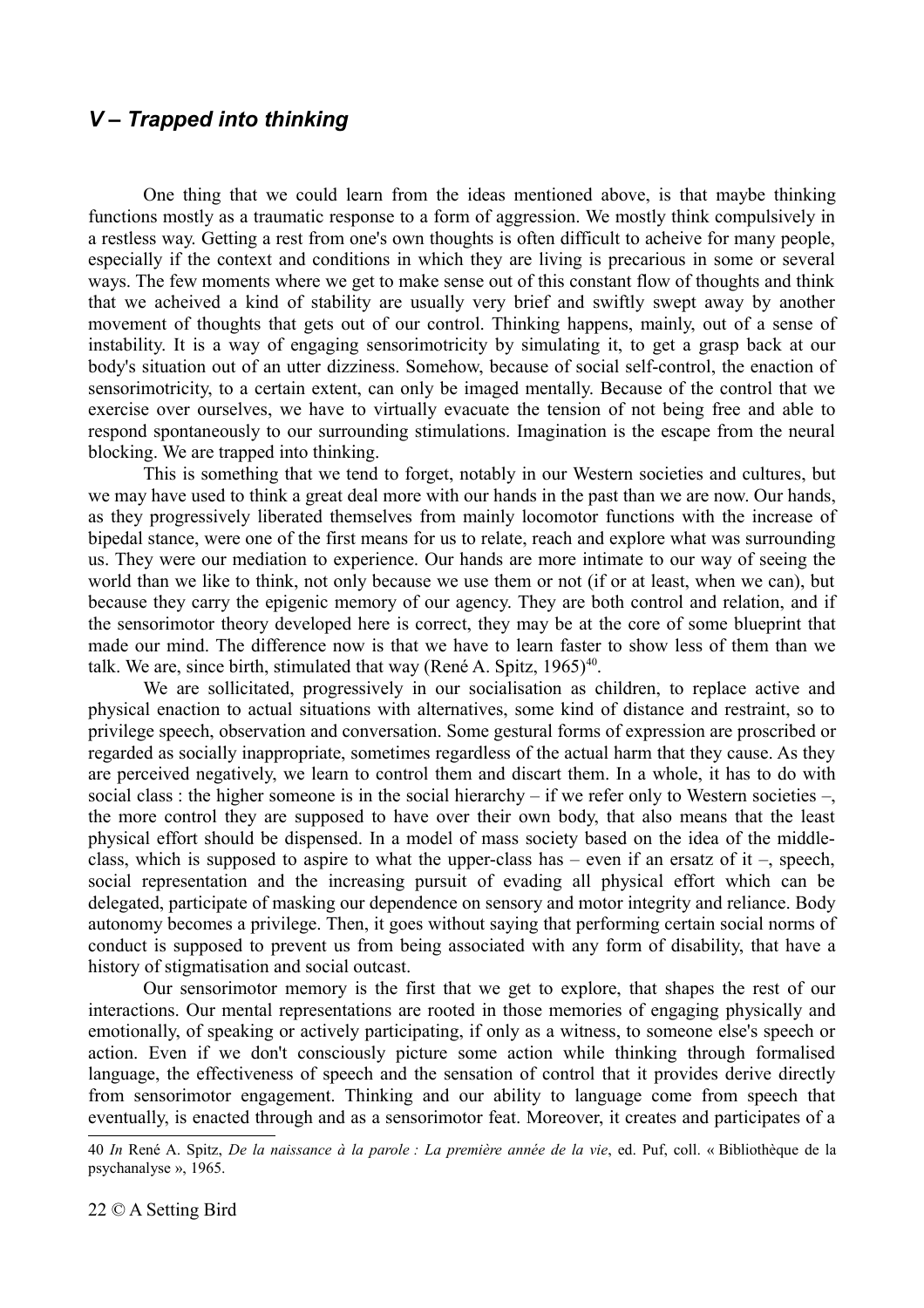collective scene, as the act of speech is being taught and sanctioned by the authority and participation of others, their stimulation, approval and understanding of our attempts at speaking or not. By the act of thinking, we engage all that memory that is bodily and affective at the root. We seek that effectiveness that, we hope, should result back into the primary participation of others in the play of words.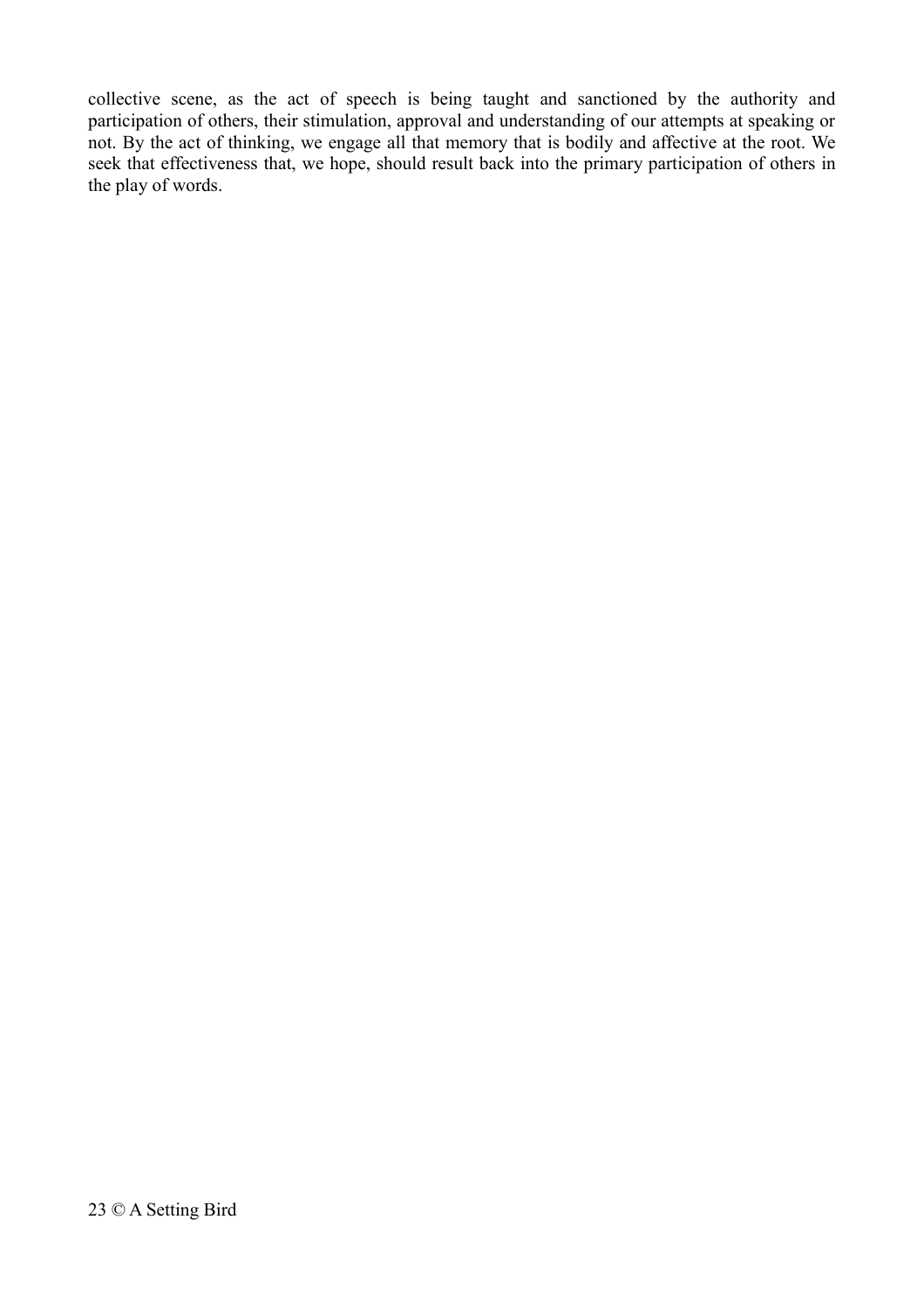In that light, we could say that trauma is what prevents us from doing or imagining to ourselves what we could not do or enact without exposing ourselves to harm. It conditions our perspectives, what we intimately keep as a knowledge of where we cannot go. So, all the constant flow of conscious thought is mostly conditioning us to *absolutely* not go there, to not bring back those memories of a certain kind of situations where we are and feel exposed, especially if we can't voice our pain out. We usually think our thoughts through a voice that, on the contrary, seems to embody a certain kind of confidence, force and assertiveness, that would be able to erase and contain fear. They work as an imperative to *not go there* where it is not safe, where others might hurt us, but also an imperative to look and appear a certain way that comforts the preset order of things.

Trauma, again, is not the hurt. It is the constant effort to not be exposed again to the hurt. Trauma is all the mental and body conditioning that we carry in order to not find ourselves in the situation where we would be wrong, found offensive to others (even when their reaction is injustified) and disempowered. Trauma is the force and pressure to make things appear as positive and pro-active as possible, still in control and having us not likely to be told off by anyone and discarted from our agency. There is a lot of anguish in trauma as it is, for much of it, socially constructed, because there might not be that much safe (whether public or private) spaces for people to breathe out of it.

Threfore, thinking is not at all neutral. It is compulsive and for most of it, built over fear, sublimated and derived away from our body and mind's harm. Not only that, but the fear of being harmed may be even less important than the fear of being found powerless, robbed of one's agency and own projection into living. One field of experience that is interesting in that matter is the practices of BDSM. Though often regarded as a pathological mean to sublimate trauma (into the 'sadomasochistic' frame), what has mainly been discarted in that outside interpretation is the importance of consent within those practices. That means that trauma can, in non-abusive cases, be adressed within controlled boundaries (Simon Z. Weismantel,  $2014$ )<sup>[41](#page-23-0)</sup>. As Roxane Gay put it : 'when you say, in some form or fashion, *stop*, the pain or humiliation or domination stops, no questions asked. [...] There is nothing better than knowing the suffering can stop'.<sup>[42](#page-23-1)</sup>

YouTube video maker and artist Kat Blaque made a series of videos on her experience of  $BDSM<sup>43</sup>$  $BDSM<sup>43</sup>$  $BDSM<sup>43</sup>$  – notably as a Black trans person. She also stresses the fact that what matters most to her is the empowering agency that comes with the importance of consent, to be able to set the limit to what would be done or not to and with her own body. Pain there is mostly a sensation that can be experienced within a safe and predictable enough environment and with skilled and concerned partner-s – in best and proper cases. But, how much do we really consent to the terms of our inclusion or exclusion within most of social spaces in our daily lives ? That remains largely conflictual. In that context, the prevalence of the choice given to the practicioners over what is done to and with their bodies and in what conditions gives more clarity to the balance between pain and control, between aggression and agency. Is pain really the problem in trauma, or is it the incapacity to respond to it in a closing and meaningful way ?

Most of many people's traumatic hurt comes less from the first physical and emotional pain than from the incapacity to mutually recognise and set boundaries to it, to the conditions in which the subject of their body and psychic integrity will be addressed with others. In such a taboo subject as incest and pedocriminality for instance, the incapacity for the victims to feel that they would be heard by others is far more alienating than resisting and bear resilience to the pain.<sup>[44](#page-23-3)</sup> The traumatic

<span id="page-23-0"></span><sup>41</sup> *In* Simon Z. Weismantel, « From sadomasochism to BDSM : rethinking object relations theorizing through queer theory and sex-positive feminism », Smith College, 2014.

<span id="page-23-1"></span><sup>42</sup> *In* « Dear Young Ladies Who Love Chris Brown So Much They Would Let Him Beat Them », *op. cit.*, p.184.

<span id="page-23-2"></span><sup>43</sup> In her playlist « Sex Positivity and Trauma ».

<span id="page-23-3"></span><sup>44</sup> Listen, for instance, to Charlotte Pudlowski's podcast « Ou peut-être une nuit », Louie Media, 2020 ; or Axelle Jah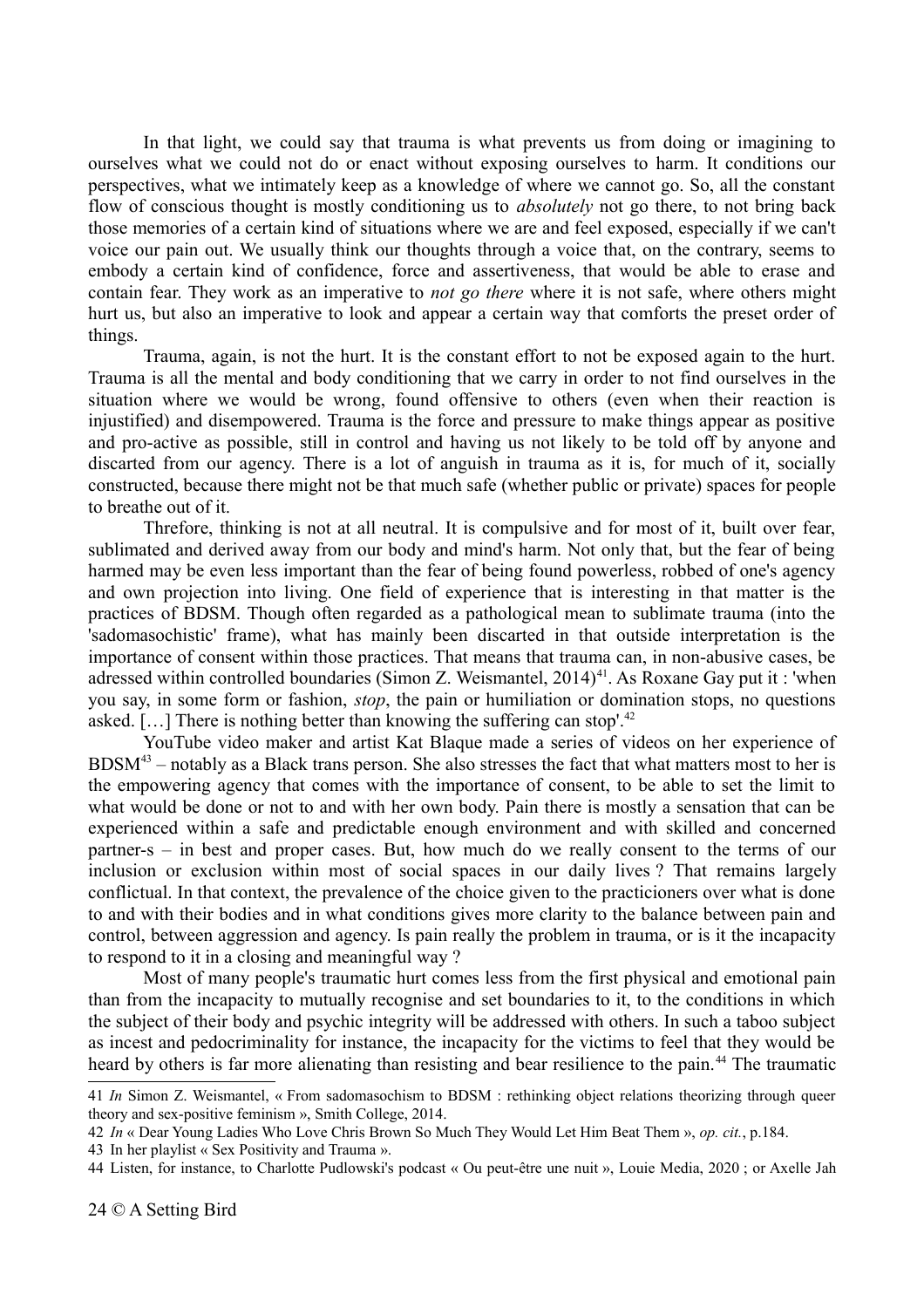conditioning of our thoughts often comes with the anxiety over whether we would actually have the spaces and time to tell who we are, our experiences or at least, discuss the terms of any exchange that we might participate to when meeting with other people. That is also very pregnant in the critique of neurotypical norms, which mostly imply the implicit nature of the terms given to social interactions, even when they are not supposed to include any explicit consent, for they are deemed to *go without saying*.

In fact, the arbitrary classifications supposed to rule our interactions with the world and others are most of the time taken for granted. They help maintain what sociologist Charles Tilly called 'durable inequalities', should they be theoretically inconsistent, though structurally persistent and mediated by collective and inter-individual representations as well as social practices in rather different spaces and on different levels (Gayle Rubin, 2012)<sup>[45](#page-24-0)</sup>. There can be a discrepency between the performance of social interactions, especially when contrived, and the social context and relations of power pressuring the individuals to act a certain way – as there would be, for instance, a difference between cinema and the actual relations of power or collaboration between the people producing it, as there is between representation and the institution. What matters in the end is the impact in the long run of both performance and the structural motives for those social practices, whether or not they are sanctioned and privileged by social hierarchies, and whether we are to participate and get to choose their terms. Every space has its own rules, and within those spaces, any relation should be as carefully and mutually decided and chosen, whether stigmatised or not.

But unfortunately, we have to limit the breadth of our own minds to what appears safest in a social context where consent is often carelessly disregarded and broken. In « The Careless Language of Sexual Violence », Roxane Gay again points out, on a subject mentioned above, that 'Perhaps we too casually use the term "rape culture" to address the very specific problems that rise from a culture mired in sexual violence. Should we, instead, focus on "rapist culture" because decades of addressing "rape culture" has accomplished so little ?<sup>[46](#page-24-1)</sup> It is something that is much discussed in feminist circles, that the mention of the perpetrators of assaults is often eluded and their victims held passively accountable for their own situation – as if it fell from the sky. In the way that we keep telling those stories and kind of event, we often focus on the result – the person that has been hurt – but, without an agent – the actual person that commited the assault, the ones who *put the landmines* out there. Here, 'the language of pain operates through signs, which convey histories that involve injuries to bodies, at the same time as they conceal the presence or "work" of other bodies.'[47](#page-24-2) For example, we regularly count how many women and trans people have been murdered for the past years, but we are often unable to stress that it is mostly cisgender men who murdered and still murder them, that the problem is not the victims but the assaulters and a system of violence that supports them. How can we put limits to something that isn't there, hardly summoned to the recollection, that doesn't appear in the terms of our understanding ? What if the same story is told over and over with a whole where an action should be ? Narratives matter.

What there is to understand is that we live in universes of representation that accompagny each and any one of our movements and thoughts, and that we enact rather unconsciously at any moment. In that sense, Judith Butler's idea of *performativity* is consistent with Francisco Varela's of sensorimotor *enaction.* If *pain*, as philosopher Sara Ahmed recalls, has an object, is deeply subjective and complex and 'is not simply the feeling that corresponds to bodily damage<sup>1[48](#page-24-3)</sup>, though experienced through our body, so is our response to it in the short and long run. The recognition of pain *as pain* that 'involves complex forms of association between sensations and other kinds of

Njiké's « La Fille sur le Canapé », Nouvelles Ecoutes, 2020.

<span id="page-24-0"></span><sup>45</sup> Gayle Rubin, « Une conversation avec Gayle Rubin », realised and translated by Rostom Mesli, in *Raisons Politiques*, 2012/2 (n°46), pp. 131-173.

<span id="page-24-1"></span><sup>46</sup> *Op. cit.*, p. 133.

<span id="page-24-2"></span><sup>47</sup> *In* Sara Ahmed, *op. cit.*, pp. 20-21.

<span id="page-24-3"></span><sup>48</sup> *Ibid.*, p. 23.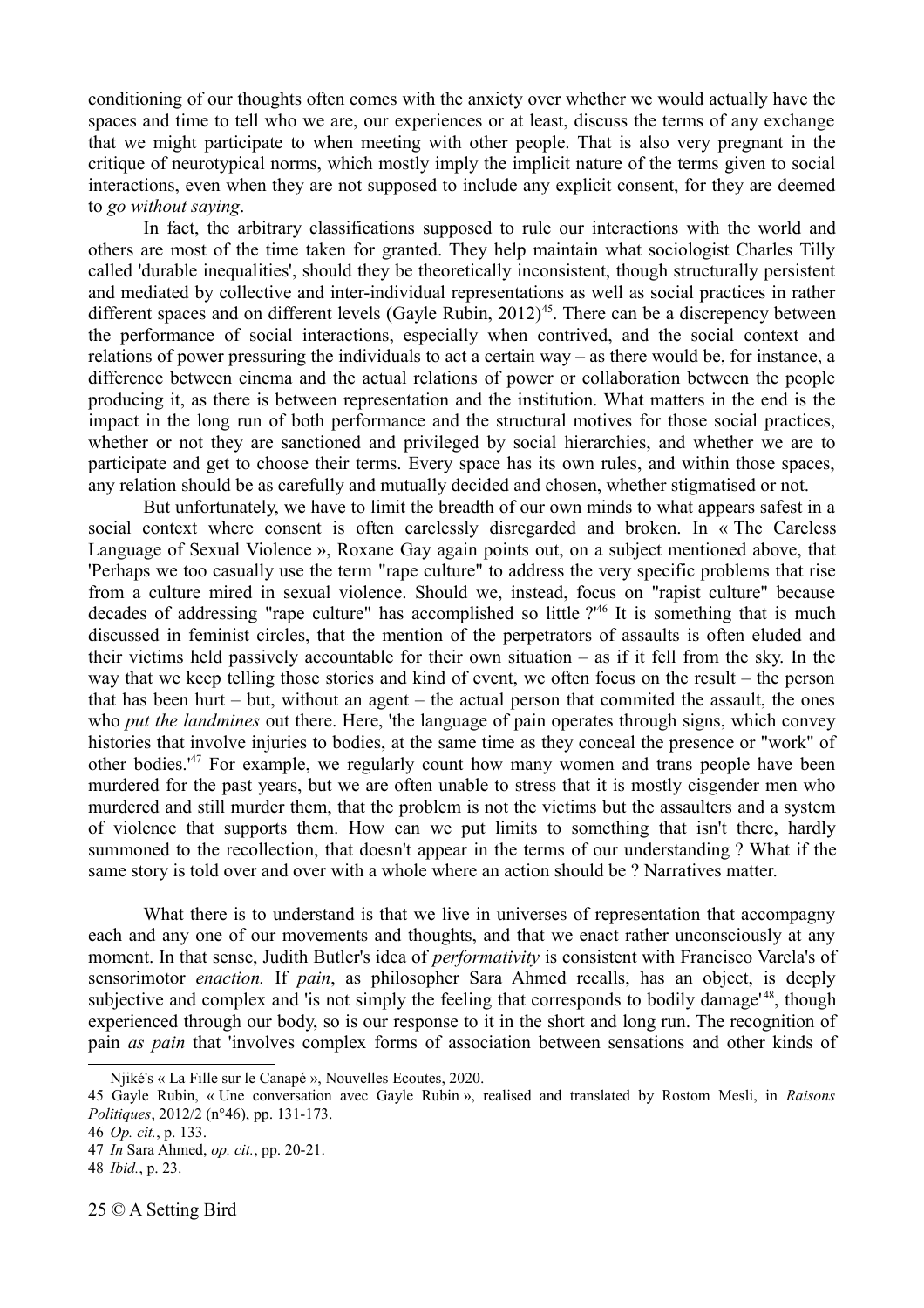"feeling states"' underlines that it is inscribed in a world of meaning. We respond to it with means available to us from our current and ongoing experience, both solitary and relational. Our response may even inhibit certain sensations of pain in order to uphold its immediate consistency. It may even generate something more emotionally disturbing in itself than the previous sensory event.

The recognition of pain would also be, in that perspective, the recognition of the surface of our body being a source of contact and vulnerability to others out of our control. Indeed, our skin, the borders and surface that '[separate] us from others also [connect] us to others.'[49](#page-25-0) Sara Ahmed as well quotes from philosopher Drew Leder's *The Absent Body* (1990), when suggesting that in the absence of pain, 'the body is "absent" only because it is perpetually outside itself, caught up in a multitude of involvements with other people.' Dysfunctions such as pain would draw back attention to the body itself, or else, *intensify* its awareness. Experience is a spectrum that has some of its aspects reinforced and others seemingly muted – or not signified in ways that could allow us and others to be acknowledged.

Those considerations are interesting, because of the paradoxical nature that we suggested of the human mind and the apprehension of pain within the structure of trauma. This apprehension comes to have us over-preparing, orientating and narrowing our own capacity to respond to various situations accordingly where our body would be exposed to others, whether physically or virtually. All the ways that we try to respond to pain or any sensory disruption would eventually form a consistent ensemble of apprehension through which we would try to navigate as safely as possible in relation to other bodies and beings – with and to which we also hold on an experience of interaction and response. The way that those interactions are framed into narratives shape the way that we would carry our own body into a world of possibility or impossibility, in full or lack of awareness of our constant adapting to its surroundings.

The response of others to our pain, whatever it might be, is still a response that we could work from in order to express some part of what we would need to express in that moment. At least we try, or submit to an incapacity to do so. This creates a network of possibility or impossibility for us to express what we feel in various spaces and times and in relation to the probability that others would show themselves available to a (hopefully) positive listening and response. In return, witnessing someone else's pain can also be a moment when *I* can open up, being available and releasing control to those trusting us with their vulnerability or not. Sometimes, we are just waiting in the world for the moments when we can finally relinquish that control and open up to others in ways that we feel are impossible or unlikely in our daily lives. Lacking control over the latter makes us even more eager to seizing those moments where we could finally let out our urge to be heard. Pain is waiting, lingering and trying to connect and release its charge, if not constructively, at least compulsively. We may be only looking for solutions that would permit us to find that interactive and enacting contact again – what Sara Ahmed calls *contingency,* word that shares the same Latin root with the word *contact* (that is, *contingere* : *com*, with ; *tangere*, to touch).

But, the precise location of pain can be rather difficult to point out at times. It creates some mental environment of seeking and easing the source of the pain and all the process to that seeking that brings us to its relational, repositioning and narrative aspects. It comes to mediate our interactions with others in pervasive ways. When it cannot be told and seen in its continuity, it might find other ways to express itself in and through the body, coming in-between our relations to others and our own body. The perception of our own body becomes relative to those relations as sometimes, the response that we give is less about the pain than it is about mending the possibility that we could have shared our situatedness with a world of meaning that would have us evolve.

Can we possibly grow a space for that ?

<span id="page-25-0"></span><sup>49</sup> *Ibid.*, p. 25.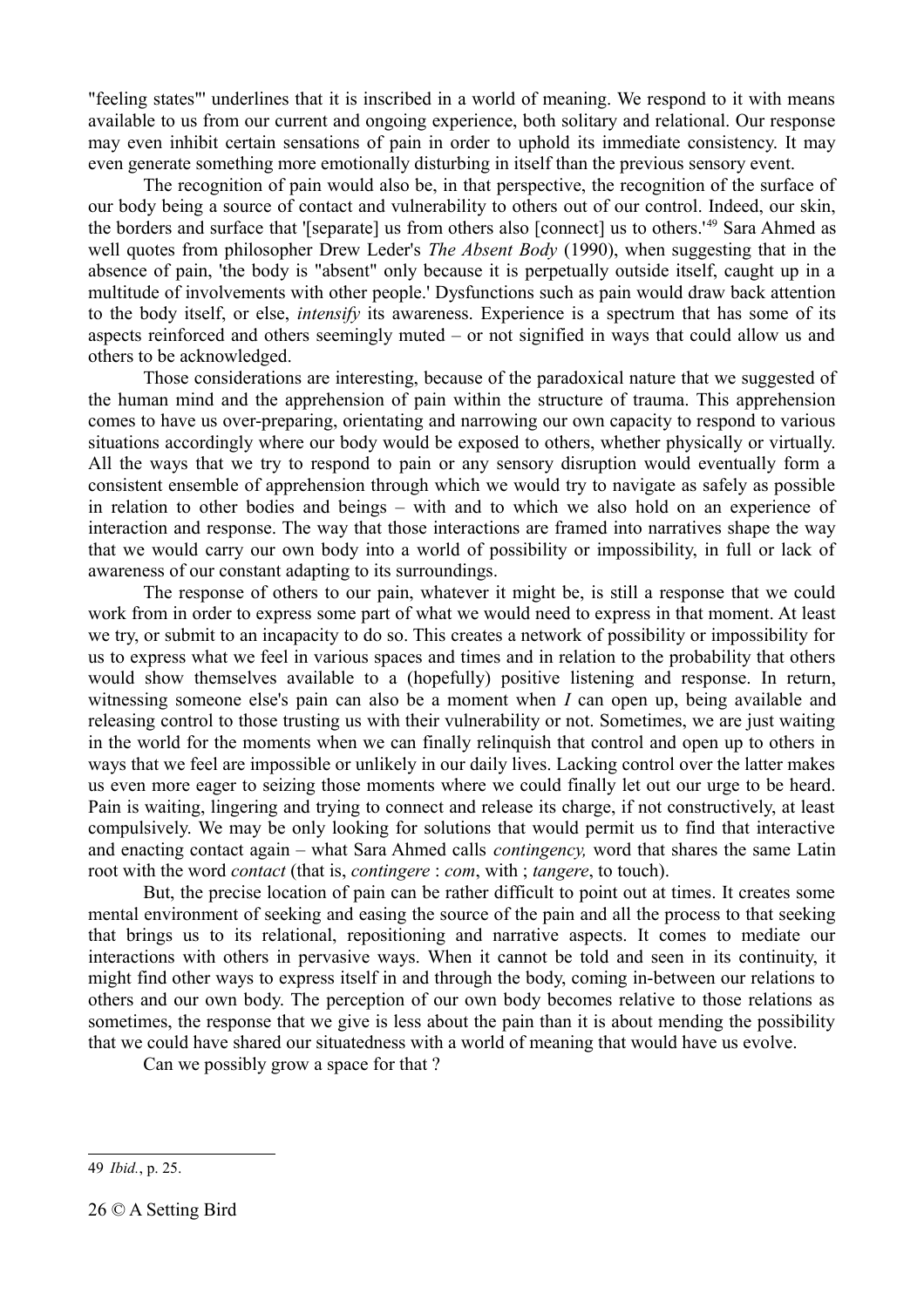#### *VI – Of objects and subjects*

The formation of an object of experience or thought depends much on whether we are projecting any sort of action to it or not. Objectification goes with instrumentalisation. It does, whether actualised and enacted or only left hanging as a retained potentiality and an imaginary projection. To turn an experience of another body (any kind of body, whether living or inert) or one's own into an object of experience means that we project, at some point, some kind of motor development. Even if it is internalised, repressed or delayed, we apprehend objectified experiences through the very deep memory of enacting some possible sensorimotor engagement to it. To mentally grasp an object, a form, is to mobilise such a memory. We have been trained and training for so long since childhood that we may not even notice the substitution of the mental image for the actualised action – though it is there.

Hence, the sense of alienation when we face other people, that we cannot objectify and physically interact with them at our will so easily. We become subject to the inalienable part of their presence, as we are unable to move them according to what we expect, as far as we may try as children, teenagers or adults. When we talk about human phenomenology (the spontaneous analysis of perception), we cannot escape a complicated dialectic between an active or passive position that cannot exist. What we expect from others depends a lot on what we know may be expected from us, that affects our interaction with them. Alienation then becomes moral when we fail to let another be the subject of a relation at the same level as us, when the other fails to accept being a subject with us, or when we feel incapable of being worthy of participation ourselves other than as the object of someone else's expectations. To be subject to something is somehow to accept receiving something that is else, that is *other* than ourselves into a shared world. Resisting this, for fear of failure, hurt and trauma, pushes us to react on the level of a protective reaction ; that is, on the level of trying to turn our experience, or any part of it into an object that we could act toward and somehow control – even if it means alienating the very other that we fail receiving or that fails us.

Of course, the balance is tenuous to the structure of dialogue : not a confrontation between two objects, but a shared space opened between two subjects that are open themselves to acceptance and to a gift of oneself. All the reactions born of fear, such as rejection, or hate, or the delusional desire of possessing somone else, objectify and alienate those other than us (should it be within our own conception of ourselves) that we cannot welcome nor be welcomed by. What we repress in ourselves is precisely what we cannot allow ourselves to be welcomed by, that is a feeling wellknown by many minority-assigned people. Trauma lingers in-between, creating non-objects, irrealisable and forbidden objects to which we cannot act nor relate to, leaving only contrived possibilities around them. All objects around us appear in contrast to those that we cannot see or form, because enacting them would seem far too painful to bear. In the mean time, valuable shared spaces for dialogue, care and collaboration find their pathways collapsed under the weight of traumatic and often repeated and systemic hurt. We are subject to a trauma for having been the object of a hurt – that is the shock –, but all violence in human societies is systemic as it is born of intricated contexts. Violence is not random aggression : it is aggression or self-aggression out of a collective restraint.

Such is the matter of all life and experience, for trauma isn't only about the big things that hurt us the most as it is also about all the little things, all the small encounters and situations of contact that continuously shape our perception of the world around and push us to change and transform. Trauma is never linear, for experience is the least linear thing. Such an idea is at the core of most Buddhist traditions and is also a motive to question the categories in which we encapsulate reality and compartmentalise our failures at being subjects of balanced dialogue into objects of control. From this sense of what is in our hands, we could do much. We could, for example,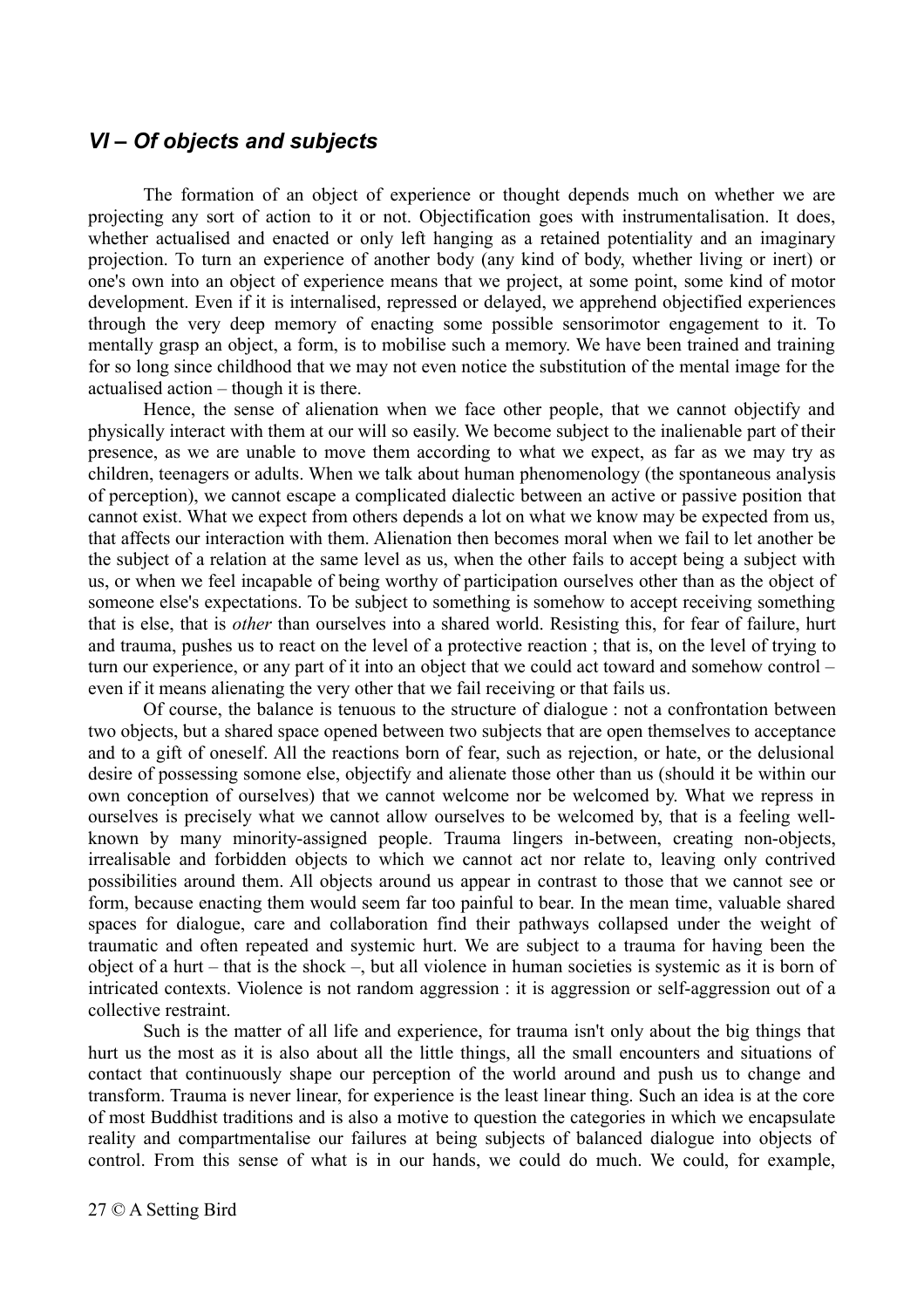degender our relation to our own bodies and others', as advocated by non-binary writer and performer Alok Vaid Menon, as well as we could try to heal the traumatic fabric that tears our societies apart. We could step out of a binary between nature and culture, the urban world and the other ecosystems for an intricated perception and comprehension of what and where we are. But, unacknowledged pain still creates new objects for a delusion of control that we never had.

This is to understand that pain alienates us and others when we are not capable and willing to accept that being a subject is to let relations happen with bodies, ideas and perspectives that we cannot control and might not understand fully. But it is not more about optimal adaptation and appropriation. The boundaries that we can set are those that could help each part of the encounter accept that a shared space needs two subjects, and that neither is to be the object of the other without their share of consent. It is then about being *open enough* so to be able to let other than us happen, with the trust that they would do the same.

We exist as much as we are let to be. Now, let us make it mutual.

Of course, when we talk about trauma saying that it can be tied to the slightest experience of contact, it doesn't mean that all trauma has the same 'value' or impact, but that it differs mostly in degree. Trauma is not equally invalidating or not. It is relative to the wound, that can have various proportions and degrees of severity. However, a severe wound doesn't necessarily mean a severe trauma. It depends on whether or not the person can or cannot face it and go through its altering effects.

One can make more sense out of a grave injury than of less self-evident but deeper motives for desperation and helplessness. The whole mythology of the hero is based on that pattern. Trauma, in fact, is more about a collapse in perspective than it is about pain itself. Pain is mostly an organising sensation, whether occuring next to a physical encounter or a strictly internal motion or memory. In some sort of way, pain is but a situated memory of the body being imprinted into neural connections. It doesn't tell much yet about the position of the individual toward the experience of pain – that tells the trauma. We saw earlier that the practice and culture of BDSM specifically allows a high degree of pain to be supported within a consensual system of projection, perspective and support that integrates pain as a consistent part of its sustainability. It is because we know that pain can end that it should not evolve into trauma. Because trauma is about how one can project themselves into enacting their own alternative perspectives inside of a set context that would make enough sense within ; or on the contrary, how one would find themselves unable to have those perspective and meaning formed in the first place. You cannot conceive a path in trauma, only create derogatory ones around it.

Trauma forms around that collapse in possibilities, which suddenly stop seeming within our reach, but out of touch. From there, we are forced to find new ways and shape new perspectives, but that demands work and the capacity to change or at least, to do with the resources available at the time. We often do things by default, for changing oneself can imply facing an adverse environment. That is why trauma is political. The objects that we have around us that we feel able to use and relate to are often the ones toward which we have less fear of being punished for. We build dependence over micro-sanctuaries, things that we like or are only able to eat or watch or do compulsively because outside of those spaces, many other things are difficult.

As pointed out by Darian Leader in *Hands*, the micro-space of our own hands forms one of such primary sanctuaries – maybe the first –, that can then welcome other objects. From that, we have a measure of our own limits. It can be hurtful, as it can be a start in order to build something else. Within such spaces, we become subjects to our own insecurities, which can be built and reinforced by structural forces, both external and internal. Those insecurities are often tied to experiences that involve some surrounding environment in the face of which we feel hampered or crippled. *Crip theory* is by the way a salvatory tool to imagine new spaces and times for our relations to them to be reconfigured through the experience of trauma as a private and collective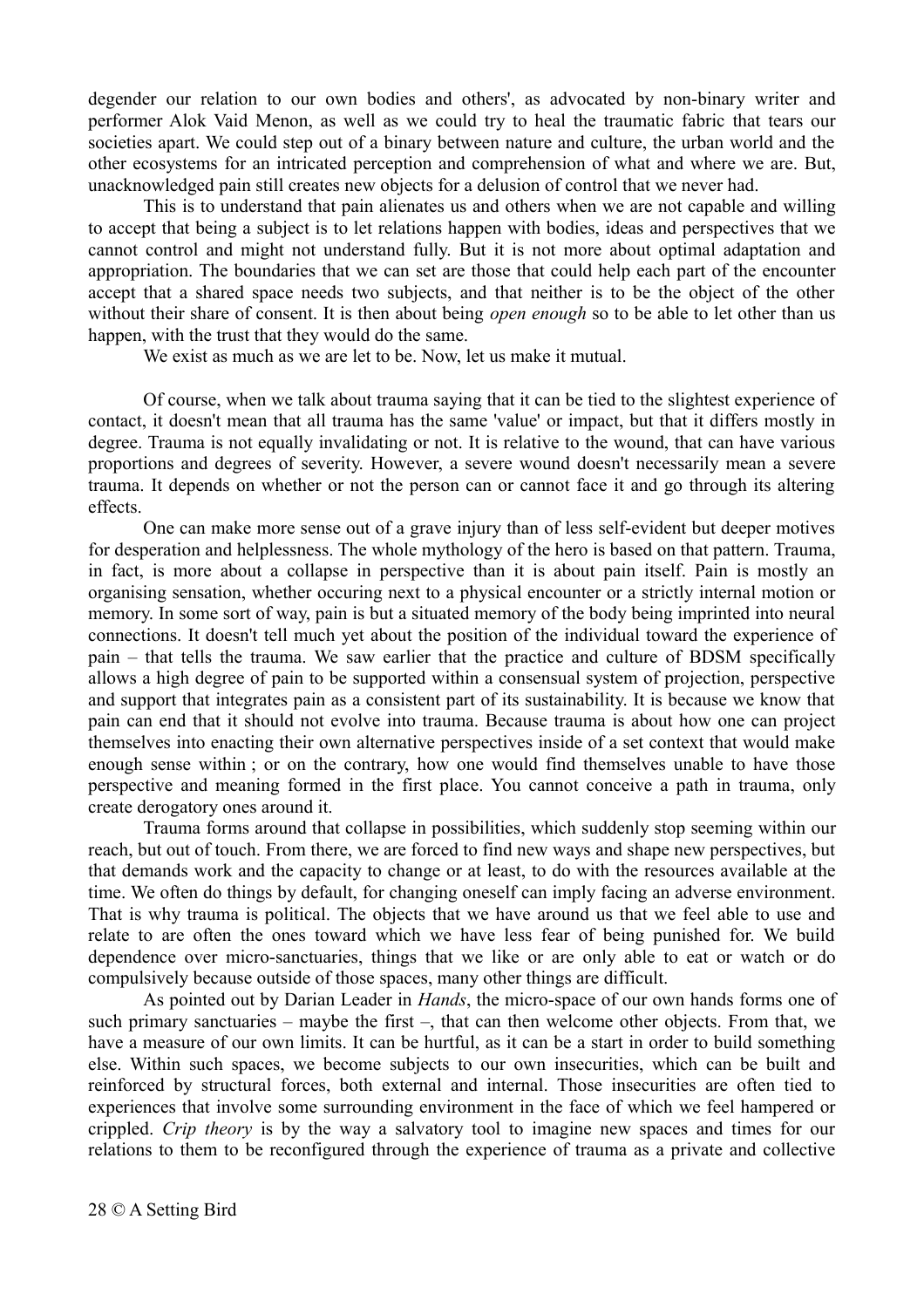issue as well. Trauma is then less about living with oneself in pain than it is about living with oneself amongst other people, in a network of relation within which we struggle to fit. It tells more about rejection and helplessness in the face of the ultimate perspective of institutionalisation and the denial of basic rights, than it informs us about what a person could do or not on their own and with the adequate support.

In the end, it is always a matter of having internalised the one perspective of being denied a voice of our own and the deprivation of the right to self-actualise and self-determine, despite all prescriptions. It is about casting upon someone a version of themselves from which it has been prescribed that they could never leave or change. It is about stating as an unalterable fact that one could or could not possibly evolve, even if we let them. It is about not even caring that anyone could.

Such is trauma, as a hermeneutic and moral issue, that means that some people are not supposed to grow out of a certain depiction of themselves where they are hurt, hurtful to others or dependent on someone or something else's presence, that they should be stuck there forever. Can we change from our pain if we don't allow others to change from the pain that they have done, yet, whatever their gravity ? Trauma is something woven, around which we grow the rest of our selves' possibilities that are available and doable, until the memory of the pain is outgrown and we have to break up with the fear of that pain. But, can we do that if we know that some others won't be able to because they are not supposed to ? It is a narrative, but we are not its only writers. We are, somehow, somewhere, part of a same story and memory, only through different angles. It eventually brings up the complicated notion of justice and whether it should be retributive and individual or not.

If the only response to trauma is a pay back, how could we ever change our collective imagination without the perspective of mutual hurt as a fatality ? Ultimately, the theory of anthropogenesis that we suggested brings an interesting response to that question : there will always be an unbalance, that is part of how maintaining humanhood would work ; but we still need to address all the intricated ways in which we are pressured and keep pressure on ourselves and others in return, whether directly or indirectly by our actions. It is counter-productive – if it ever should be productive – to try to resolve issues of power, trauma and justice by seeking an immediate sanction that would absolve us from the ongoing and collective work of healing.

We can have a better understanding of stable structures than we have of the immediate reactions that they sollicitate from us. We need a clear way in order to experience the present moment. To focus on whether or not we participate to structures of power and oppression and in what measure is far more stabilising to the body and mind than seeking for short-term reactions to provocations. It is not easy, because we are not all in a position of material and moral security that can allow that. Our relation to our own body can be an unfathomable trap – that is the paradox – within which we can rapidly lose ground. Because our main daily effort and energy goes to standing and sustaining predictable conducts, working with clear and readable structures for analysing the world that we live in and participate of is a good way to navigate all the uncertainties that lie ahead.

Reproducing formalised patterns of behaviour to look alike amongst others and avoid rejection is but one of the ways in which we try to forget and obliviate how much we broke our own bodies into a social mimic, or alienation for those who can't. Social and cultural reproduction would not be a problem in itself, if it weren't for the possibility or not of a choice. The possibility of choice is often constraint and broken by relations of power, pressure to conform and trauma. We internalise social norms as a source of possible danger, whether or not we benefit from them to some extent.

Justice should, in a sense, be mostly about being able to make our own choices and that it should be a mutual and reciprocal basic right. We have to be regulated. Our whole existence being rooted in a sensorimotor disruption calls for regulation. But, sole externally-based regulation, one that works from the threat of exclusion, is not the same thing as teaching and accompanying living beings into being able to self-regulate their insecurities and open to actively listen and understand,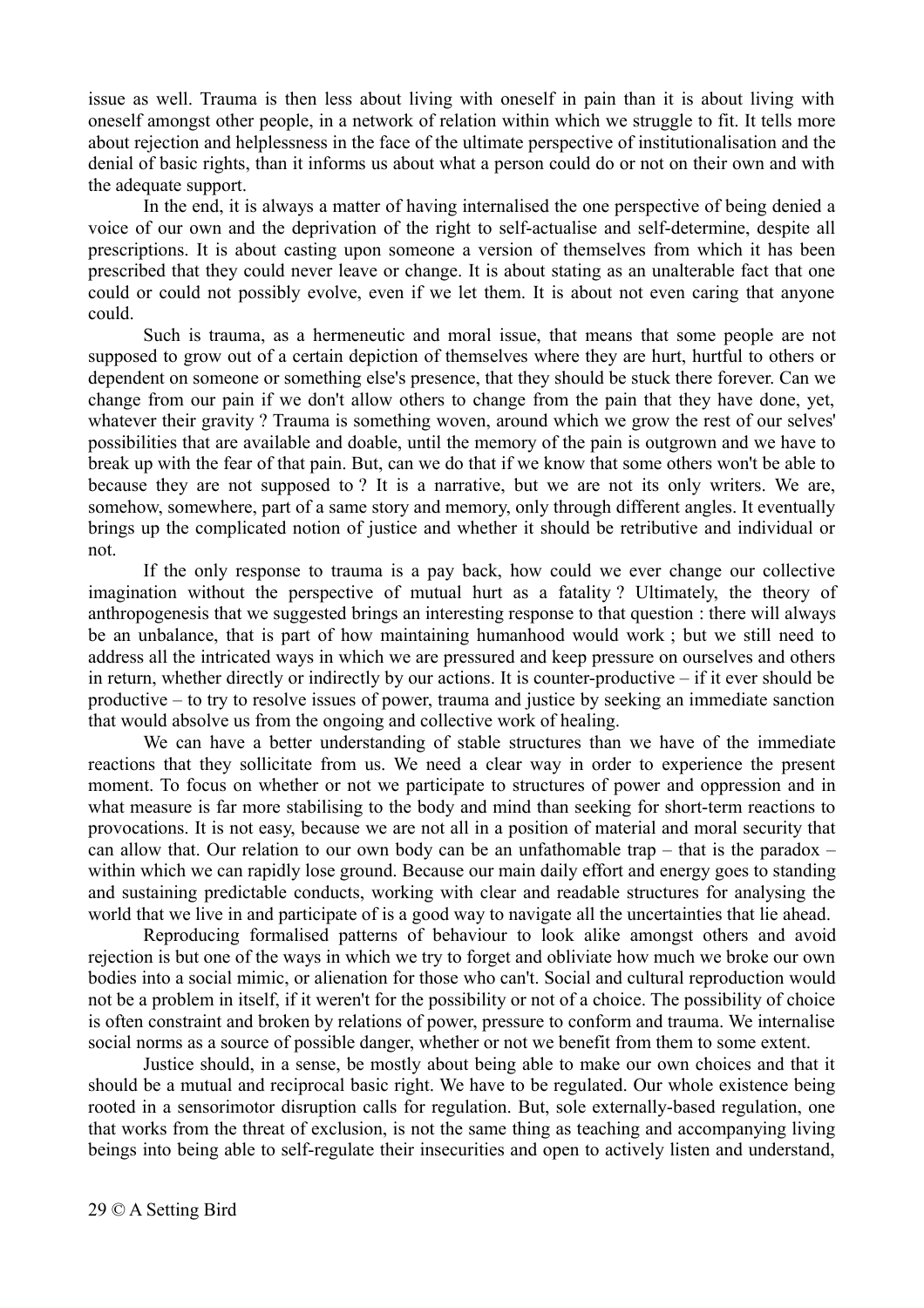or at the very least accept other people's perspectives. Such a structure as the idea of a proscriptive conception of making society and thinking oneself amongst others is, for example, one very simple way and structure through which to envision our place in a shared world. It goes with understanding that someone hurting you may simply be reacting to a universe of hurt. It doesn't diminish the impact and gravity of their actions towards you, but it also tells very much about how we are made unable to perceive ourselves outside of a network of hurt and reaction that engage our compelled responsability – trapped in a cycle of direct or indirect retribution and with our own limitations, that being stigmatised instead of being acknowledged as a start from which to work and grow.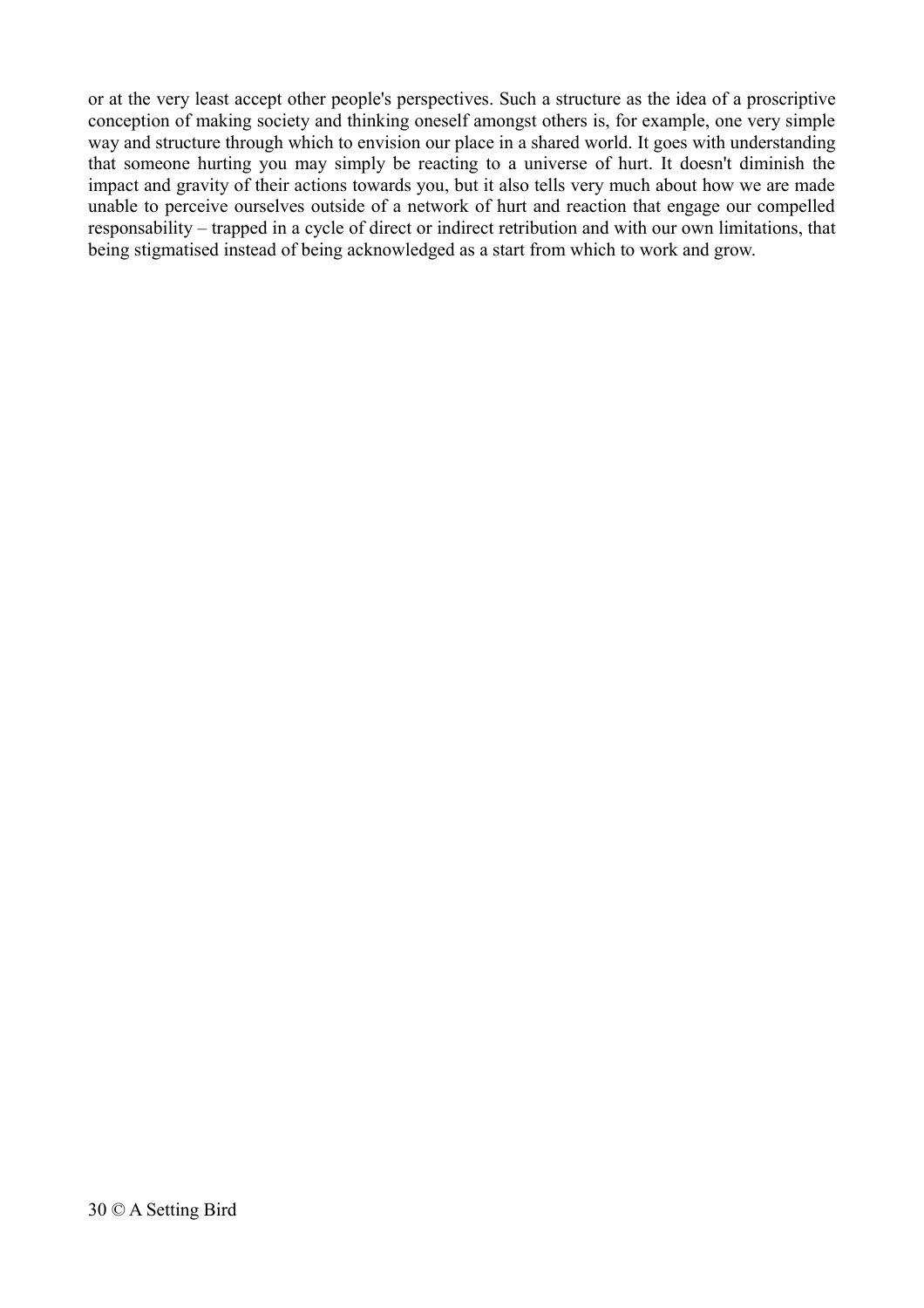#### *A way to conclude*

We are constantly making some mental effort to remember the world that we live in and what is expected from us inside of it. Understandably, we don't want to be caught off guard. We want to be prepared to drive away in advance any reason to be told off and brutalised. We know that our univserse of action is dependent on the world of understanding that is generally shared or at least, that most people are encouraged to perform. It may be alienating, but there is much at stake. Not performing the right conduct or response, what is socially taken as being the 'right way' to live and express oneself, can lead to harsh consequences. For some, it may lead to death. It is as simple and plain as that. The stakes can be very high ultimately, indeed.

We often forget that when we consider the activity of our human mind that we are not – as intersectional analysis never cease to stress – born out of a vacuum world. We are born out of pressure, since the moment that we are pushed away into the clear air, and though there are some forces that try to soften the weight of that pressure, with as much love and care as there can be, this pressure still orientates the way that we evolve in the world that we manage then to perceive. Most of us try to be seen in a positive and valued light, in spite of what it may cost to attract that light, some kind of care. Many of us struggle to know how. Many others try to pretend otherwise.

Imagine how it could have felt to be on the edge of something as disturbing as conceiving an object of imagination to the mind, before there was even a first human community, before there was any formalised and symbolic structure for language. What to do with such an overwhelming feeling of being related to something else than us that could suddenly bear *some part* of us that no one else could possibly know about ? How could we be our first of worlds ? This kind of *imprint*, in the sense of Ellen Dissanayake's work, is at the heart of what we seek : creating connection. But, the connection is fragile, it is delicate. It is a perfect vulnerability.

There are only two absolutes : that we live and experience, and that we die. Within that measure is the desperate seek for meaningful encounters, with any beings or feel-like beings, so that we *feel* alive – or that it feels like we are living. However, we also depend on material sustenance, and we depend much on others, and if we are to be excluded from others, we might get lost. There is this pressure of not getting lost, because everyone fears that. Seeing someone lost reminds us of feeling lost ourselves with them : we lose the map. One second of distraction from that constant effort to keep our mind mapped within our socially-based response system is enough to feel a sudden loss of ground. What if we are never capable of coming back to the common world that conceived us as valid-enough beings to be let wandering, unasked ? In what world are we living in that could ask us to justify that we do try to keep on living without further questioning of our rightful belonging ? What kind of clue are we to give in to testify of that right ?

Our constant stream of though and self-imagination is the most dreadful way through which we try to keep the compass. Our ability to think is not a merry road, but a condition. It is of terror and hurt of being left alone in the wild or desert land that we try to surround ourselves in imagination with some kind of security and certainty, of a grasp on reality, from figures of inspiration that seem to embody the confidence that we wished that we had and that sometimes is past onto us or given away. Somehow, if we are lucky, there are beings that love us enough to give us that. Then, if we didn't acknowledge that we are terrified, would we really be 'human' and need the love that fosters our imagination, for the better or worse ? And by what kind of magic trick are we made to convince ourselves that we are in control, though that form and figuration of control is